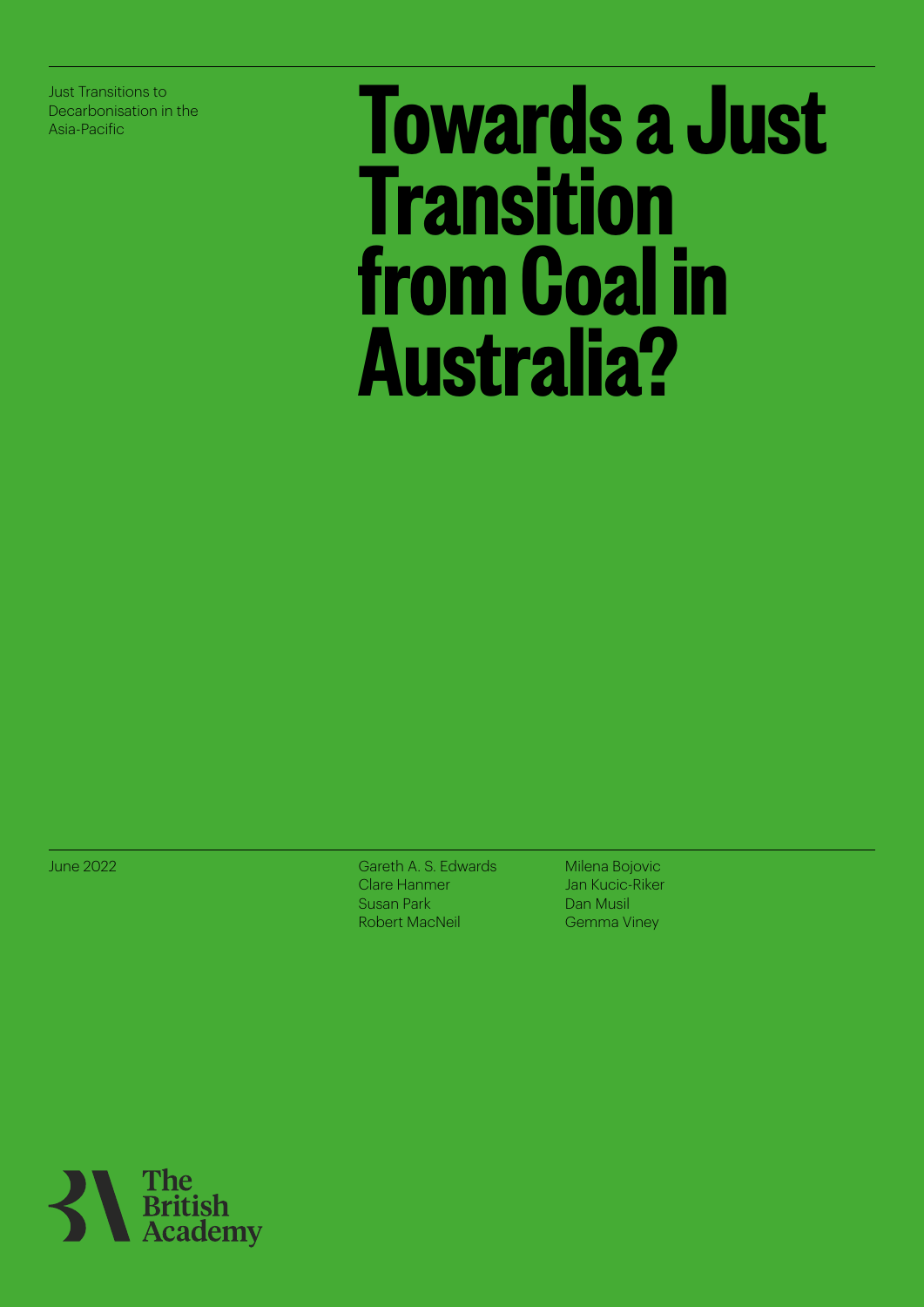#### **About the authors**

Dr Gareth Edwards is Associate Professor in the School of International Development at the University of East Anglia. Dr Clare Hanmer is Senior Research Associate at the University of East Anglia. Dr Robert MacNeil is Senior Lecturer in Environmental Politics at the University of Sydney. Milena Bojovic is a PhD candidate at Macquarie University. Jan Kucic-Riker is a PhD candidate at the University of Sydney. Dan Musil is a PhD candidate at Western Sydney University. Dr Gemma Vinney is a PhD candidate at the University of Sydney.

#### **About Just Transitions to Decarbonisation in the Asia-Pacific**

Working in partnership with teams from the UK Science & Innovation Network, the programme examines how just transitions whilst tackling climate change and biodiversity is key to supporting inclusive economies and societies in the future. Through the programme, the Academy awarded funding to seven research projects exploring the actions required in the Asia-Pacific to tackle climate change and biodiversity loss, to identify opportunities for decarbonising economies and societies, and to recommend options and pathways for communities, workers, businesses, policymakers and the wider public. The programme was funded by the UK's Department for Business, Energy and Industrial Strategy.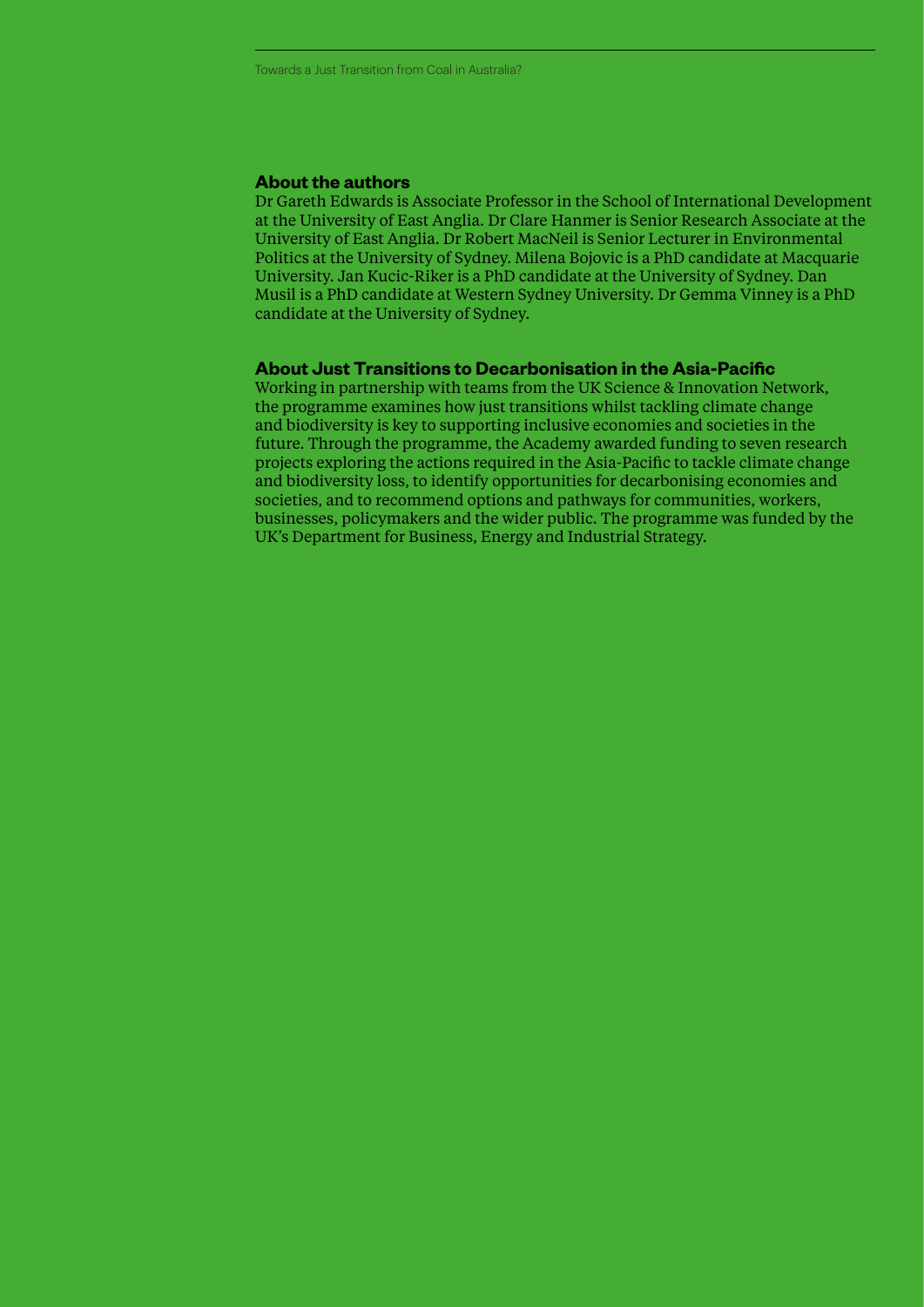### **Contents**

| 1.0 | <b>Summary</b>          |                                                                 |    |  |  |  |
|-----|-------------------------|-----------------------------------------------------------------|----|--|--|--|
|     | 1.1                     | Current situation                                               | 5  |  |  |  |
|     | 1.2                     | Recommendations                                                 | 5  |  |  |  |
|     |                         | a) Recommendations for talking about a just transition          | 5  |  |  |  |
|     |                         | b) Recommendations for concrete action                          | 6  |  |  |  |
| 2.0 |                         | The project                                                     | 7  |  |  |  |
| 3.0 | The current situation   |                                                                 |    |  |  |  |
|     | 3.1                     | Coal resources in Australia                                     | 8  |  |  |  |
|     | 3.2                     | Things are changing                                             | 11 |  |  |  |
|     | 3.3                     | Transition viewed from Australia                                | 11 |  |  |  |
| 4.0 | A journey to acceptance |                                                                 |    |  |  |  |
|     | 4.1                     | Key stakeholders on the journey to a 'just transition'          | 14 |  |  |  |
|     |                         | a) Communities and campaigners                                  | 14 |  |  |  |
|     |                         | b) Unions                                                       | 15 |  |  |  |
|     |                         | c) Government                                                   | 16 |  |  |  |
|     |                         | d) Industry and investors                                       | 17 |  |  |  |
|     | 4.2                     | The journey to a 'just transition': summary table               | 19 |  |  |  |
|     | 4.3                     | Recommendations for moving forward to acceptance                | 19 |  |  |  |
| 5.0 | <b>Practical action</b> |                                                                 |    |  |  |  |
|     | 5.1                     | Challenges faced by those planning for a just transition        | 21 |  |  |  |
|     | 5.2                     | Practical actions in stimulating a just transition: the role of | 22 |  |  |  |
|     |                         | transition authorities                                          |    |  |  |  |
|     | 5.3                     | Overarching recommendations for practical action and            | 23 |  |  |  |
|     | policymaking            |                                                                 |    |  |  |  |
|     | <b>References</b>       |                                                                 | 25 |  |  |  |
|     |                         | <b>About the Academy</b>                                        | 27 |  |  |  |
|     |                         |                                                                 |    |  |  |  |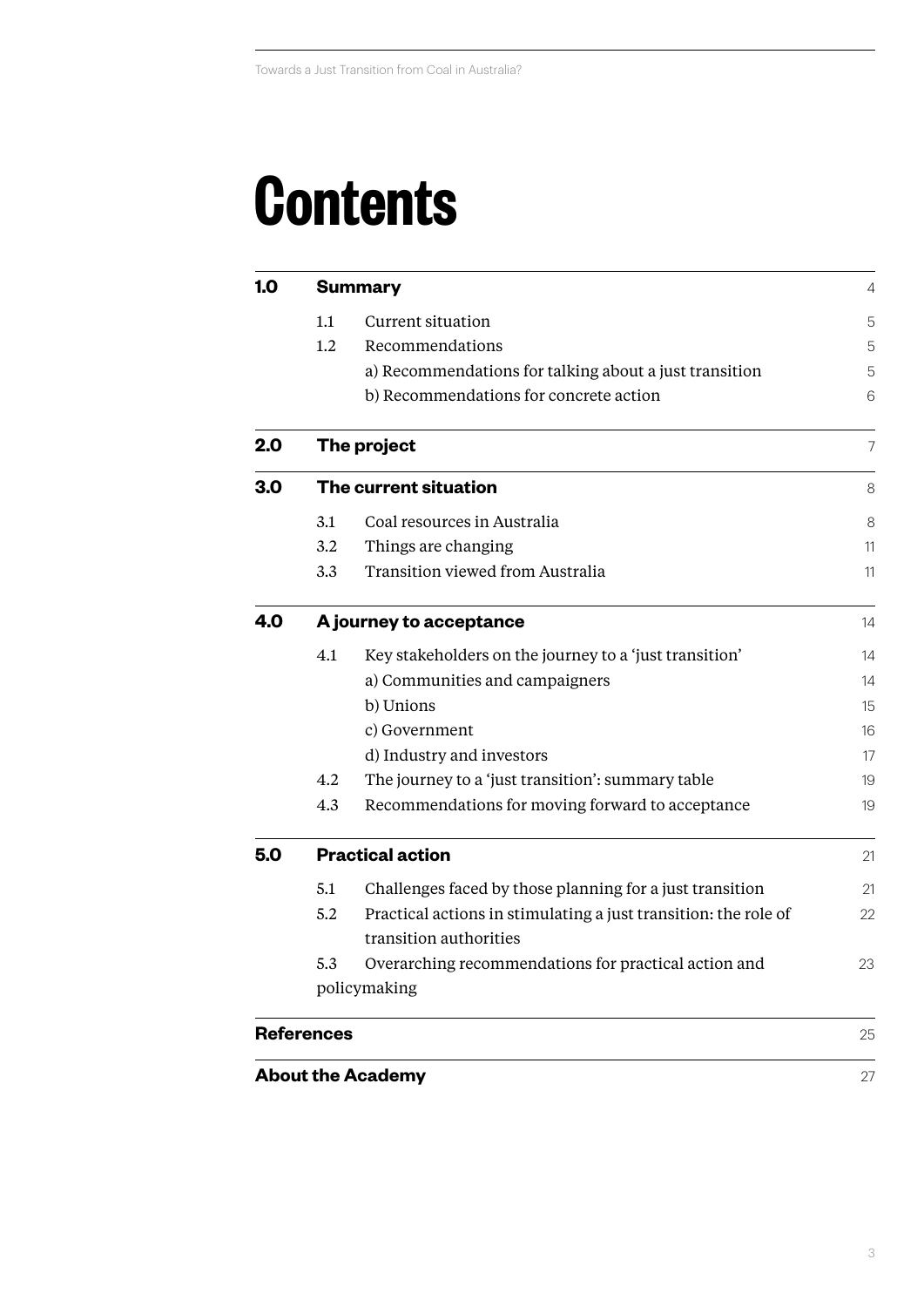# **1.0 Summary**

#### **1.1 Current situation**

- Coal is the source of 28.4% of Australian energy and 54.9% of Australian electricity generation. It is also a significant export industry. Most of Australia's coal production is black coal, and 90% of this was exported in 2019-20. Australia also has brown coal reserves, which are used for domestic power generation and represent only 3.5% of total Australian coal production.<sup>1</sup>
- Australian coal exports are responsible for about 3% of total world CO2 emissions,<sup>2</sup> and according to the World Bank provide one sixth of Australia's total export earnings. In 2020-21, Australia exported 192 Mt of thermal coal and 171 Mt of metallurgical coal.<sup>3</sup> The former is used for power generation, and the latter as an input to industrial processes, mostly steel production.
- All the evidence suggests that domestic coal generation is rapidly declining, with the speed of plant closures increasing in recent years. Thermal coal exports are likely to drop if Australia's import partners (notably Japan, South Korea, China and India) meet the pledges they made at COP26 in Glasgow.
- Metallurgical coal for steel making is likely to be exported over a longer period, notwithstanding considerable investment in and trial projects developing alternate steel smelting processes (including the production of 'green hydrogen' in Australia).
- Australia is unusual as a developed country with a highly developed extractive sector. The high pay of Australian coal industry workers is distinct from other country contexts.
- There are considerable differences in the situation across the three main coalmining states: New South Wales (NSW), Queensland and Victoria. Discussions of 'just transition' are visible from unions, investors, and industry, but less developed from government, particularly the Federal Government.
- 'Just transition' is a problematic term in Australia, where it tends to provoke responses of feeling threatened rather than feeling included, particularly from workers and communities engaged in the coal mining sector.
- The situation in Australia is changing fast. Market and investor pressures are increasing on coal businesses, while the 2019 bushfires and 2021 Glasgow COP have shifted opinion on the need for transition planning. While there are hopeful signs on the ground, progress is challenging and dependent on broad dialogue among different interest groups working in the absence of strong government policy.

<sup>1</sup> Department of Industry, Science, Energy and Resources, 'Australian Energy Update 2021'.

<sup>2</sup> Climate Analytics, 'Australia on Track to Become One of the World's Major Climate Polluters'. 3 Department of Industry, Science, Energy and Resources, 'Commonwealth of Australia Resources and Energy Quarterly, December 2021'.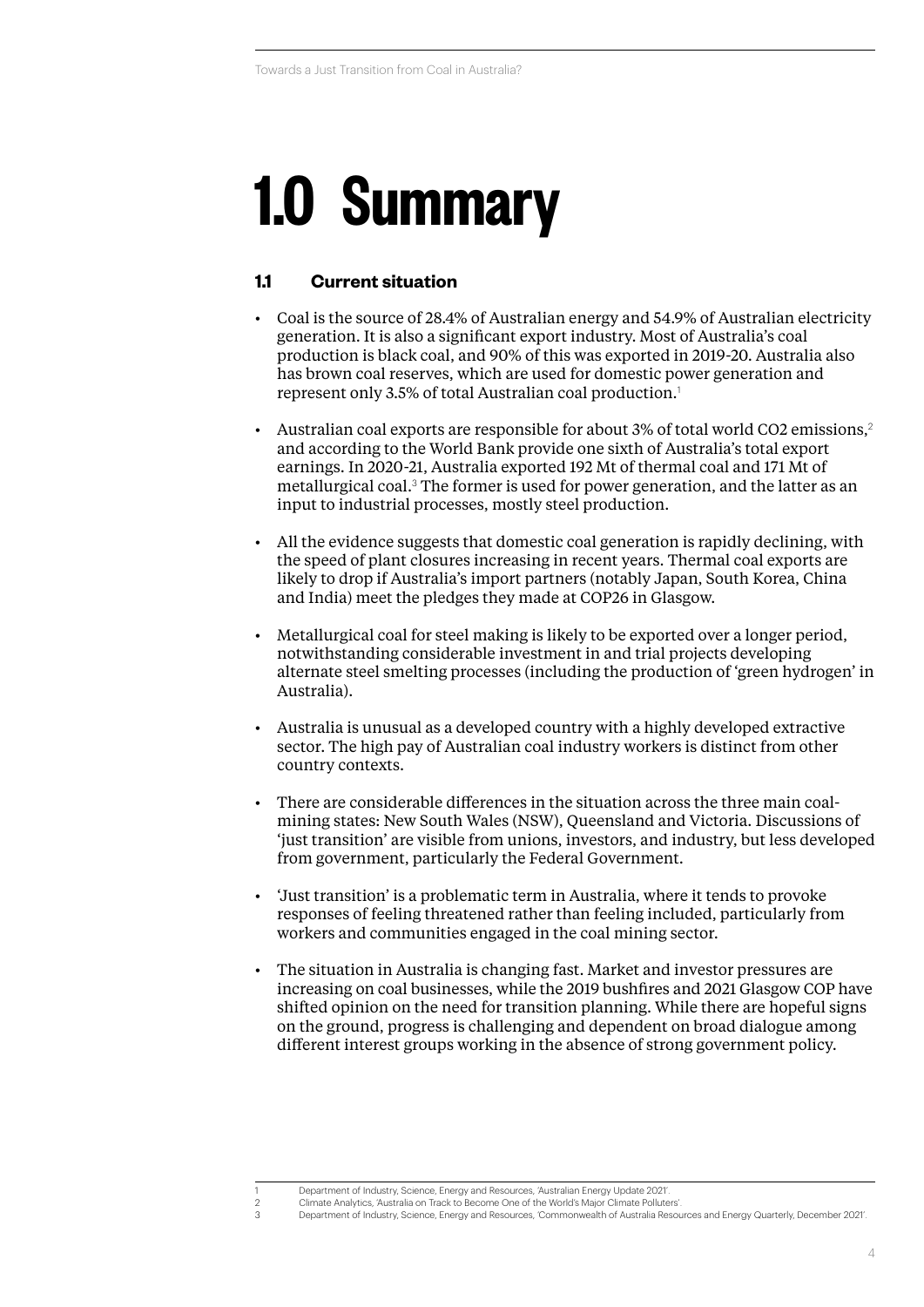• Notwithstanding this, Australia is already witnessing a transition away from coal. If not managed effectively, there is a material risk of a disorderly transition which would have significant repercussions for workers and communities and could destabilise transition pathways amongst Australia's trade partners and sphere of influence.

#### **1.2 Recommendations**

A key finding of this project is the need to align just transition rhetoric with practical action. It is important to show that transition is an issue *here and now* and there are actions that everyone can take alongside presenting hopeful narratives about the future of communities.

Achieving a just transition from coal in Australia will require both deliberate work on the 'hearts and minds' journey to acceptance of and development of a shared vision of the concept and taking concrete practical action across government and industry to achieve this vision.

The just transition concept was developed in positive, well-meaning sense, but is not interpreted in that way by many in Australia today. The phrase 'just transition' is tarnished in Australian discourse but principles of just transition as understood internationally are still absolutely valid, namely:

- That there is a need to reduce CO<sub>2</sub> emissions for the sake of everyone on the planet.
- That major changes in how we supply and use energy are essential and inevitable, and this includes phasing out all coal use.
- That there will be negative impacts of any transition, and if these are not managed, vulnerable groups will be most affected.
- That it is important to consider justice in all stages of visualising, campaigning for and planning for transition.

The alternative to a 'just transition' is a disorderly transition.

#### a) Recommendations for talking about a just transition

- There is a critical need to change public discourse on just transition, and the first step is to listen to concerns articulated by communities and workers and recognise the uncertainty and contested meanings associated with the term.
- The emphasis of just transition thinking worldwide has been on building so-called 'red-green alliances' between unions and environmentalists. While these alliances and groups are crucial, it is important to broaden the conversation to wider communities and their concerns.
- When international actors (e.g., UN agencies, the International Trades Union Congress ITUC and philanthropic funders) talk about just transition they should be aware of local understandings of the term and the fact that 'just transition' is charged language in Australia.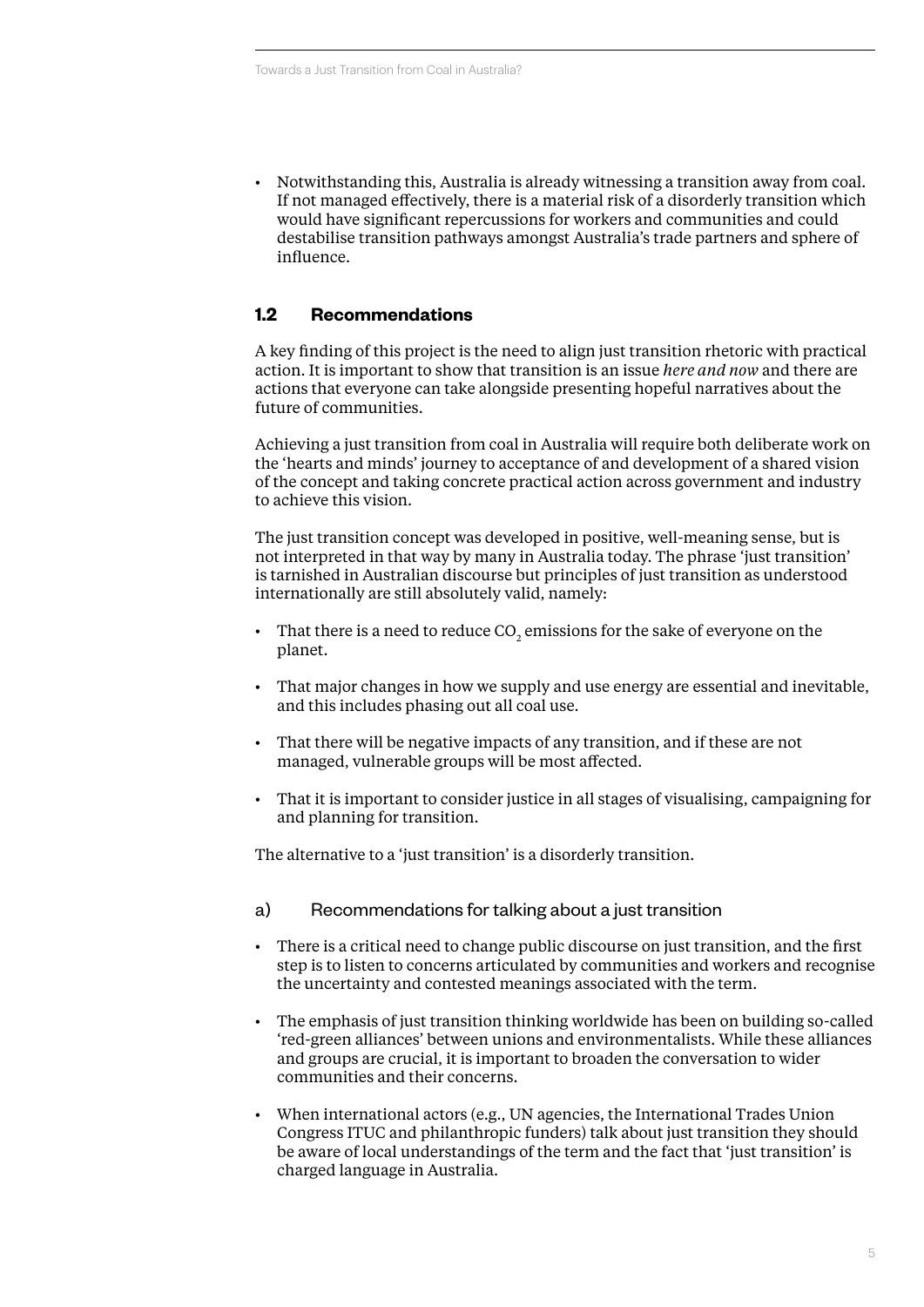#### b) Recommendations for concrete action

- It is essential both for Australian communities and workers and for the global climate that Australia's transition away from coal is deliberately managed and carefully planned. Careful, respectful dialogue with stakeholders at all levels will be an essential precondition for this.
- There is an urgent and critical need for long term Federal government policy to create room for discussions about transition in Australia.
- In Australia domestic coal power and export-oriented coal mining are fundamentally different industries, driven by different economic and political realities. It is important to think beyond transitions from coal **power** to consider transitions from coal **mining**. Australia should recognise the global responsibilities for climate change mitigation entailed by the substantial contribution of Australian coal exports to world carbon dioxide emissions.
- State governments should take a leading role in planning for transition and setting up appropriate transition authorities, but governments at all levels need to be instrumentally involved in transition planning.
- Transition planning should focus on **livelihoods** rather than just on **jobs** in affected industries. In some locations, new jobs will largely offset jobs lost, but this is not the case in all locations and community consultation is vital to protect those whose livelihoods will be affected by the transition.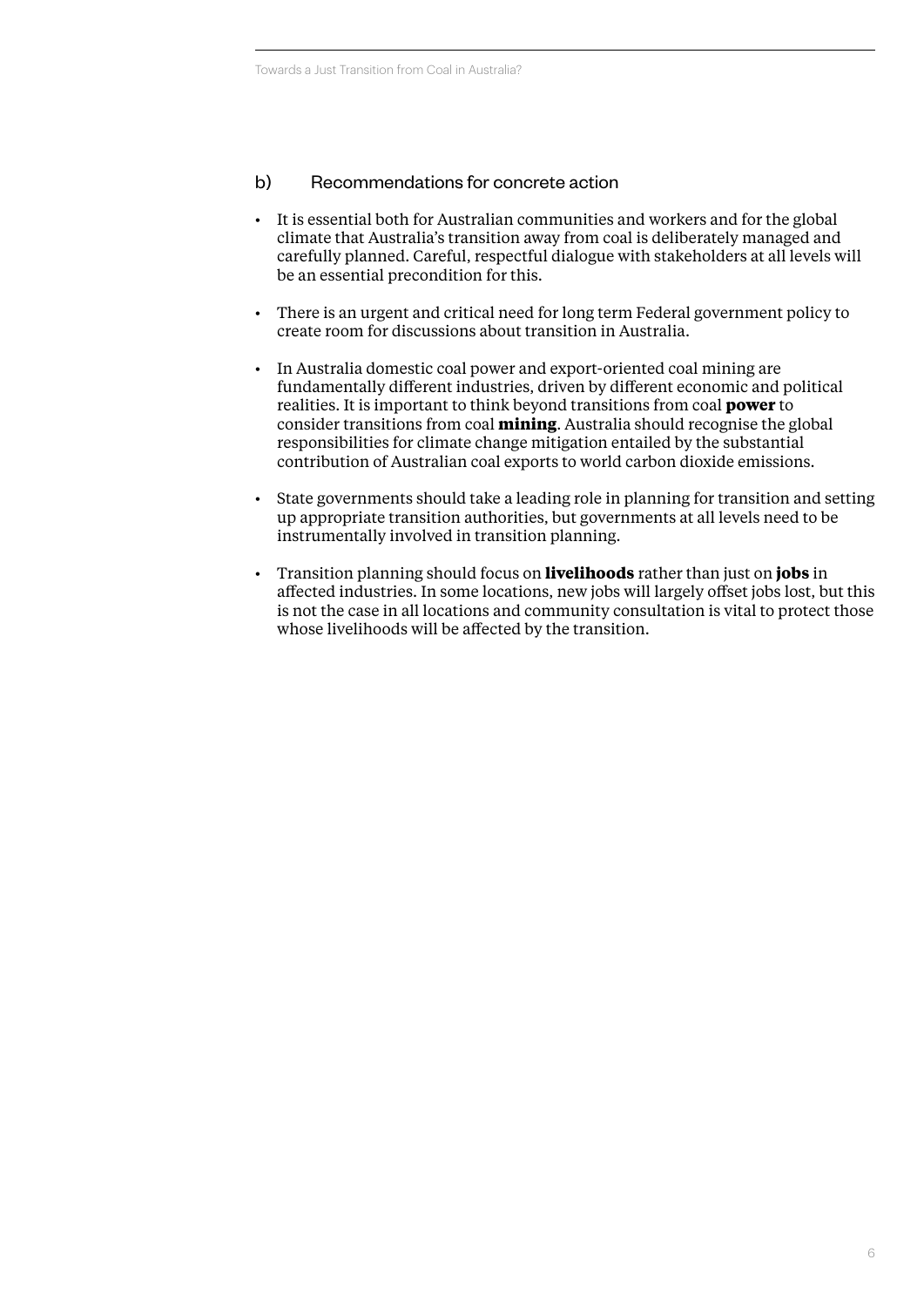# <span id="page-6-0"></span>**2.0 The project**

This report summarises the findings of the 'Just transition away from coal in Australia' project, funded under the British Academy's 'Just transitions to decarbonisation in the Asia-Pacific region' programme. The project sought to understand how the idea of 'just transition' is currently being understood in Australia and draw out the challenges and opportunities to Australia achieving a just transition away from coal. It also set out to place Australia's just transition in regional context.

Just transition begins with a recognition that any significant change, like phasing out coal use, will impact people and communities in different ways. Just transition aims to ensure there is some level of 'fairness and equity' for those who may be negatively affected by transition. Achieving a just transition therefore means paying attention to the social alongside the technological aspects of energy transitions and seeking to ensure that the costs and benefits that arise are "equitably shared across the affected communities".<sup>4</sup> The academic literature identifies four main focus areas for just transition work: workers, justice thinking, planning and empowerment.

During the project, it was clear that in Australia 'just transition' is frequently understood in very different ways to that envisaged overseas. Notably, in Australia using the term 'just transition' often provokes visceral reactions and hostility, rather than bridging the concerns of diverse stakeholders. This summary report outlines the reasons for this hostility and suggests actions to overcome it.

#### **Method**

- This summary report is based on an extensive review of the academic literature and grey literature (31 reports), 13 interviews with a range of stakeholders from federal and state government departments, industry, unions and the labour movement, civil society, and community, and discourse analysis of 355 newspaper articles and letters to the editor which mention 'just transition'.
- Analysis followed a coding structure developed to analyse these different sources, focussing on:
	- Definitions of just transition.
	- Challenges and opportunities for a just transition from coal in Australia.
	- The evolution of public debate in Australia over time.
	- The situation on the ground now from the perspective of those trying to make change happen.

<sup>4</sup> Evans, 'Transformation from "Carbon Valley" to a "Post-Carbon Society" in a Climate Change Hot Spot', 38.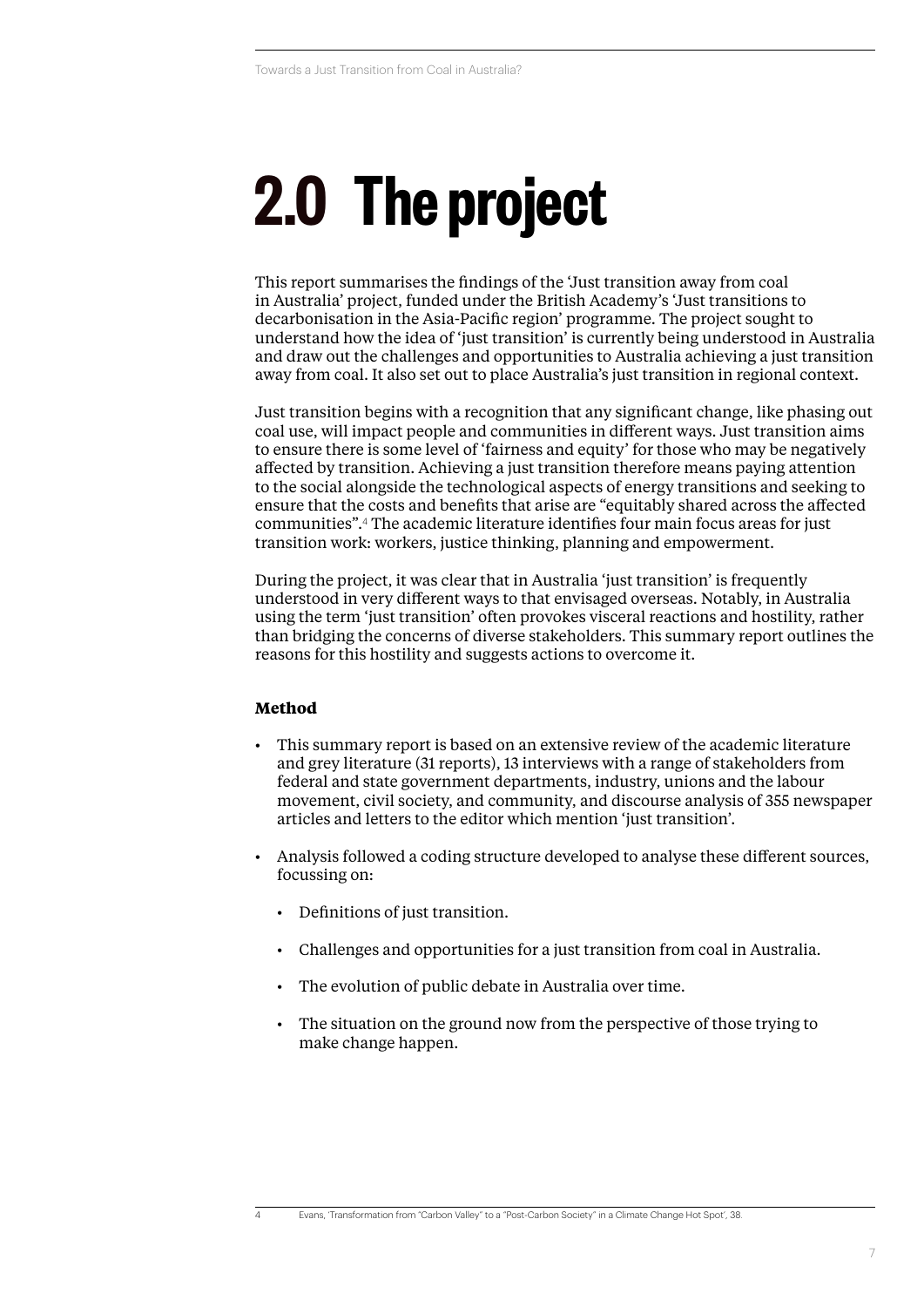### **3.0 The current situation**

#### **3.1 Coal resources in Australia**

- Two types of coal are mined in Australia. Brown coal (which in Australia is synonymous with lignite), and higher quality black coal.
- Brown coal is used solely for domestic power generation and is mined in the immediate vicinity of the power stations that burn it.
- Black coal is also used for local power generation, but a large proportion of black coal mined in Australia is exported via the seaborne coal market, primarily to customers in Asia.
	- The two primary end-users of exported black coal are overseas power stations and steel mills, so this coal is often further broken down into "thermal coal" for power generation and "metallurgical coal" for steel making.
	- Steel making requires high quality coal that is low in ash, sulphur and phosphorous. Australia produces some of the highest quality coal in the world for this purpose.

#### **Figure 1: Coal mined in Australia, by energy content**

**Figure 1: Sea: Hince in Australia, by Shorgy Scheme**<br>Derived from Dept of Industry, Science, Energy and Resources, 2021.<sup>5</sup>



B. Black coal — domestic B. Black coal — domestic A. Brown coal — domestic A. Brown coal — domestic

- C. Black coal thermal exports C. Black coal thermal exports
- D. Black coal metallurgial exports D. Black coal metallurgial exports

<sup>5</sup> Department of Industry, Science, Energy and Resources, 'Australian Energy Update 2021'. These figures are based on the energy content of coal. The IEA uses Mtce (million tonnes of coal equivalent) as an energy-measure to take into consideration the different energy content of various types of coal, but also reports figures in absolute volume volumes of coal (Mt). This pie chart would look different expressed as absolute volumes, and different again if expressed in terms of the value of the coal, since metallurgical coal attracts premium prices which make it more significant to Australia's economy than thermal coal exports, despite being lower in volume.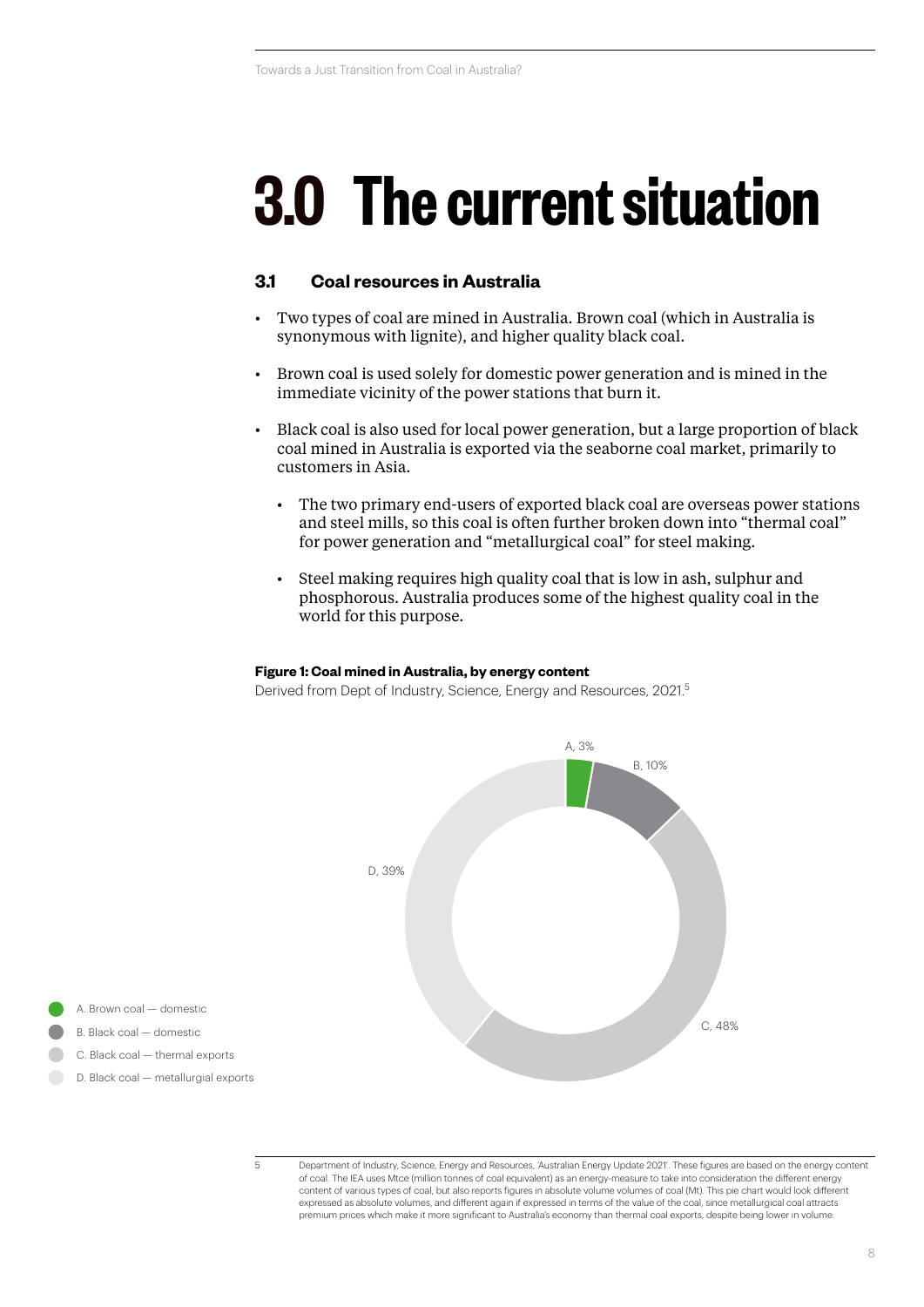- The main coal mining locations in Australia are in Queensland, NSW and Victoria, with smaller mining operations in Western Australia and Tasmania.
- In Victoria, coal mines only produce brown coal (lignite) for consumption in adjacent thermal power stations.
- In NSW and Queensland, there are large deposits of black coal. Some of this is used domestically, both at adjacent power stations (such as in the Lower Hunter Valley of NSW) and at nearby steelworks. Most of the coal mined in NSW and Queensland is exported via the seaborne coal market.
- Queensland's coal production and exports are higher than NSW's. In the last year, as the world has rebounded from a suppressed energy demand in the first year of the COVID-19 pandemic, prices on the seaborne coal market have reached record highs. This has meant Australian exports have been booming despite tensions between China and Australia meaning that for most of the year China has not accepted Australian coal.
- It is established in the academic literature that in order to limit global warming, the vast majority of existing coal reserves must remain in the ground, including an estimated 95% of Australia's coal.<sup>6</sup> However, Australia has been unwilling to reduce its coal production, either for domestic power generation (until recently) or for export to thermal power stations and steel mills overseas. Most of Australia's trade partners are in the Asian seaborne coal market, which the International Energy Agency (IEA) identifies as the one region where coal use is expected to continue rising in the near term.<sup>7</sup>

<sup>6</sup> McGlade and Ekins, 'The Geographical Distribution of Fossil Fuels Unused When Limiting Global Warming to 2°C'. 7 IEA, 'Coal 2021: Analysis and Forecast to 2024'.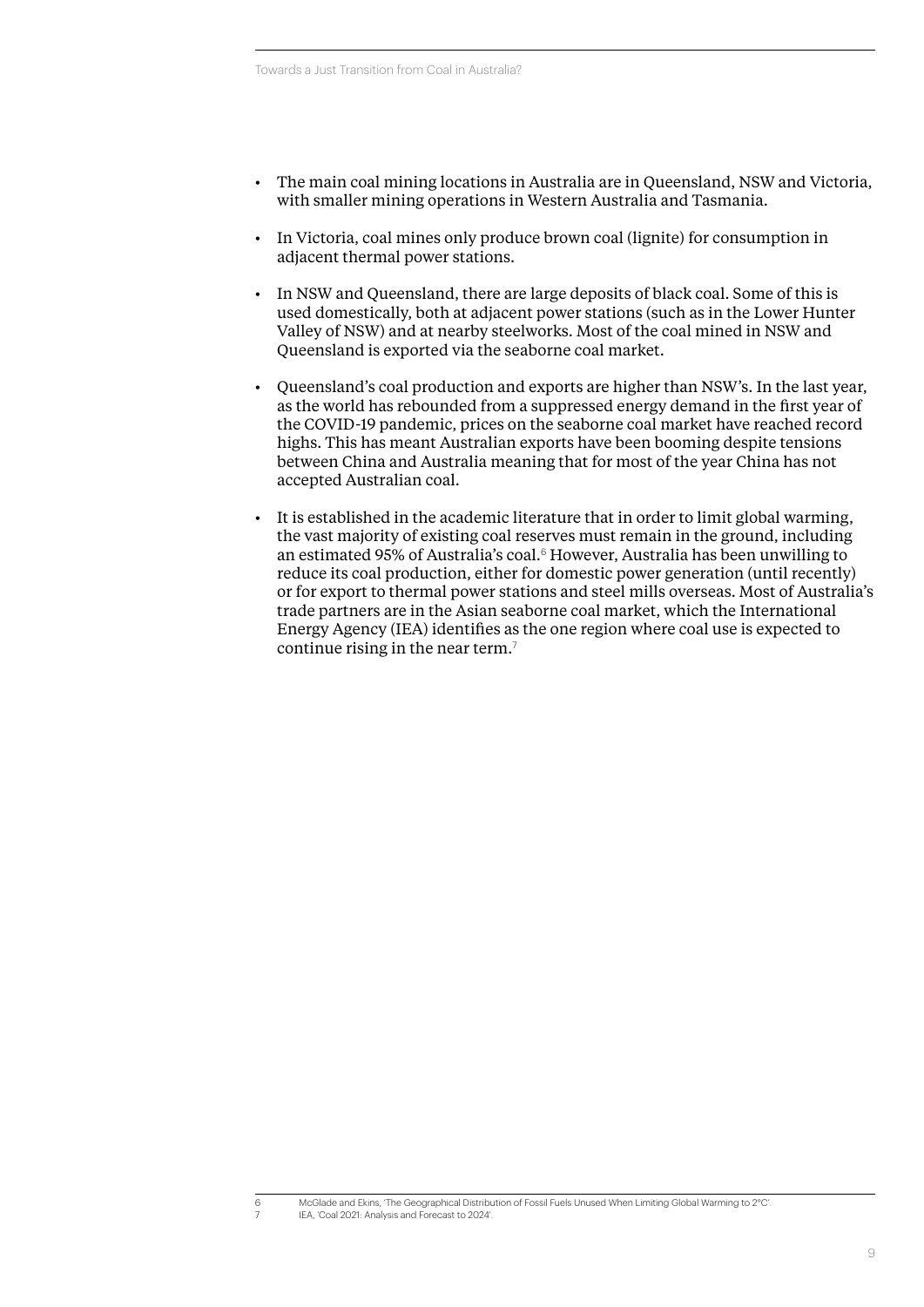

#### **Figure 2: Australia's coal resources and operating mines**<sup>8</sup> **Figure 2: Australia's coal resources and opera**

Source: Geoscience Australia



#### **Figure 3: Australian coal production by state, in absolute volume (Mt)**<sup>9</sup> **Figure 3: Australian coal production by state Figure 3: Australian coal production by state**

Source: Reproduced from Geoscience Australia, 2021 (7). Department of Industry, Science, Energy and Resources Source: Reproduced from Geoscience Australia, 2021 (7). Department of Industry, Science, Energy and Resources 2020a, Australian Energy Statistics 2020, Tables I2 to I8. Note: Other = other states and territory. NSW includes ACT. Mt = million tonnes Mt = million tonnes

9 Geoscience Australia.

NSW VIC Other

QLD

<sup>8</sup> Geoscience Australia, 'Australia's Energy Commodity Resources (AECR), 2021 Edition'. Most of Australia's currently operating coal mines are open cut rather than underground mines.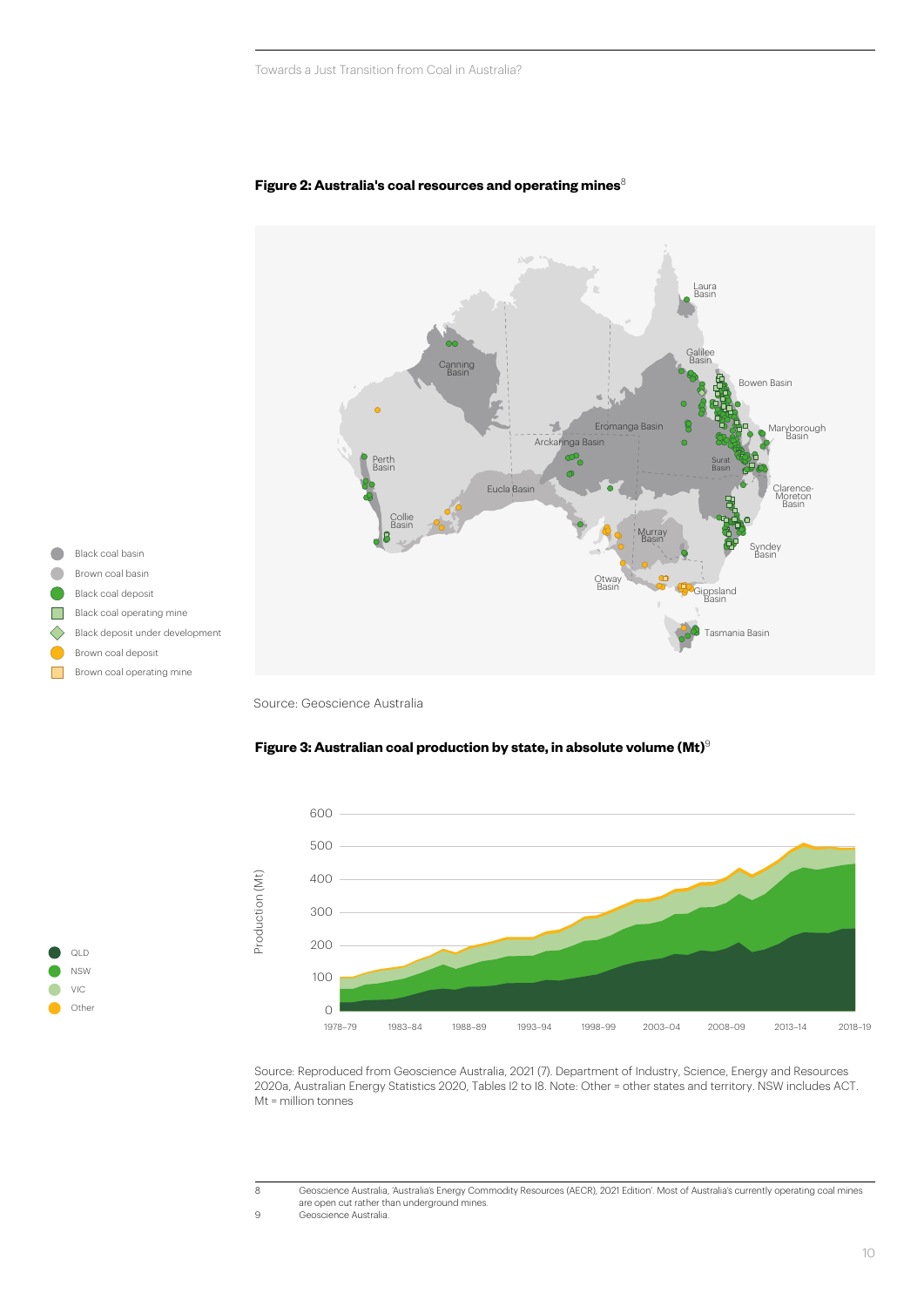#### **3.2 Things are changing**

- Electricity from coal is struggling to compete on price with renewables in the Australian power market. Power generation companies have already announced future closures of some coal-fired power stations and this trend is likely to intensify.
- There is a shift in the rhetoric of energy and resource companies, which are increasingly recognising climate and sustainability concerns among investors and workers. For example, Glencore has recently announced planned closures of its Liddell, Integra and Newlands mines in NSW's Hunter Valley.<sup>10</sup>
- The main political parties in Australia have both committed to future emissions reduction targets at the Federal level. Even if the Federal Government's current targets appear very weak in the international context, our interviewees suggested that a little political space is opening up for the discussion of transition.
- Stakeholders we interviewed in this project (see Section [2\)](#page-6-0) reported a shift in Australian opinion and observed that the 2019 bushfires have highlighted climate change and the 2021 COP26 in Glasgow triggered conversations about coal.
- There are organisations on the ground working for a just transition, even if they do not frequently use the term. Their practical work brings together different groups (including unions, local communities and governments) and is increasingly attracting significant interest from key stakeholders, including in the finance and business communities. Examples include the [Hunter Jobs Alliance](https://www.hunterjobsalliance.org.au/) and [The Next](https://nexteconomy.com.au/)  [Economy.](https://nexteconomy.com.au/)<sup>11</sup>

#### **3.3 Transition viewed from Australia**

There is a significant disconnect between the usage and understanding of just transition in the international debate and in Australia. In Australia, there is still a group of people who do not acknowledge a need for transition at all. For instance, some national and local politicians and industry figures continue to make bullish statements about Australian coal being the highest quality and therefore the last to be sold.<sup>12</sup>

The dominant transition discussion in Australia is focussed on the domestic coal power sector, which faces the most immediate threat of closures. In Victoria, which only uses coal for domestic power, many accept that coal has a limited future. In Queensland and NSW with their large export markets, many have not accepted that thermal and even metallurgical coal exports have a finite life, or see this happening a long way in the future.

<sup>10</sup> Clarke, 'Glencore to Close Three Australian Coal Mines | Argus Media'.

<sup>11</sup> <https://www.hunterjobsalliance.org.au>; <https://nexteconomy.com.au>

<sup>12</sup> For example, the Minerals Council of Australia;s CEO Tania Constable wrote that "Australian coal leads the world in quality" in November 2020. See<https://www.minerals.org.au/news/australian-coal-leads-world-quality>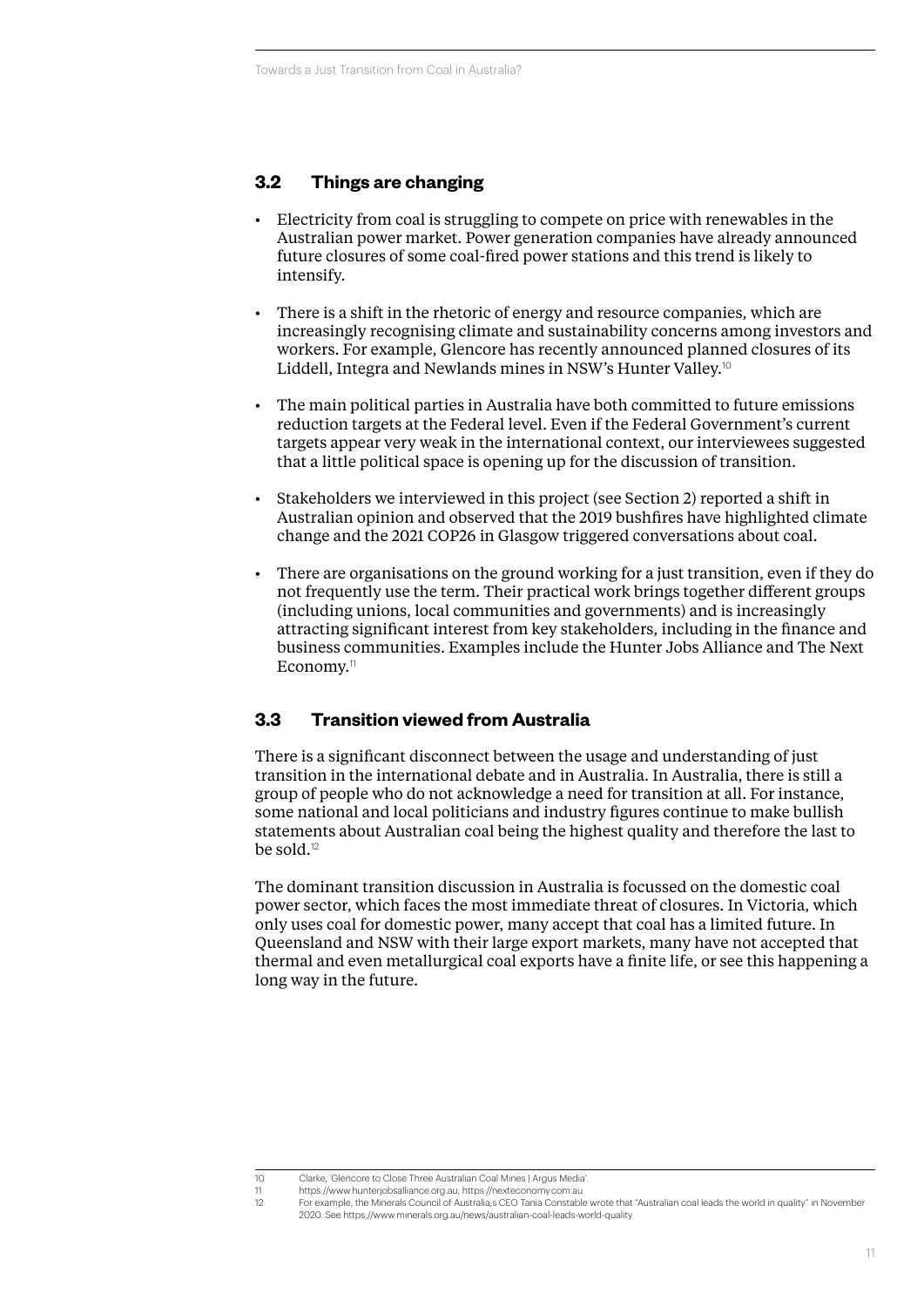Just transition has become a problematic term in Australia. Multiple interviewees explained that they avoided using the term because of the unhelpful associations. The "baggage" which led one interviewee to say just transition "is poisoned here as an idea" comes from:

- Politicians who mock the term and restate the 'jobs vs environment' dichotomy. There is a small number of politicians such as Federal Nationals Senator Matt Canavan who regularly and loudly decry the idea of transition. This discursive strategy perhaps emanates from Australian political culture which encourages the trading of imaginative insults. Examples include:
	- "Whenever you hear the words "'just transition' from a politician don't believe the B.S. What they're really saying is they want you out of a job," Mr Canavan said." (Kirkwood 2019, *Newcastle Herald*).
	- "the resources and northern Australia minister [Canavan] gave an at-times fiery defence of coal, lashing opponents of burning fossil fuels for using the "highly objectionable" term of "just transition", which he said was a euphemism for destruction of jobs" (Karp 2018, *The Guardian*).
- Journalists (often associated with News Corp mastheads)<sup>13</sup> and letter-writers who mock the term and restate the 'jobs vs environment' dichotomy. Examples include:
	- Headlines such as "Watt? Miners don't want to be baristas" (Gleeson 2020, Courier Mail) and "The false promises of green-tech energy" (George 2021, *The Australian*).
	- "A disparate group of zealots, virtue signallers, investors, far-left politicians, and cancel-culture fearing entities are trying to kill off our coal export industry and stop the construction of any more CFPS [coal fired power stations] in this country" (Letter by R Burnett to *Illawarra Mercury*, 2021).
- The 'Just Transition Authority' proposed by the Australian Labor Party (ALP) in the 2019 election.
	- The ALP lost the election unexpectedly and there was a sense among some commentators and politicians that climate policy contributed to this and Labor was seen as anti-coal. This seems to have led most mainstream politicians to be very wary of mentioning just transition.
- A sense that it is easy to pay lip service to the just transition concept but very hard to achieve in practice, and those doing the talking are not the ones who will suffer. Unions express concern that statements about just transition are just PR-speak in company announcements rather than reflecting a genuine intention to help those affected.
- Resentment of outside interference, in particular "city greenies" environmentalists seen as having little understanding of realities of life in isolated coal communities. This is linked to concern about loss of strong regional traditions and identity built around coal.

<sup>13</sup> The Rupert Murdoch-owned News Corp in 2016 controlled 57% of Australian newspaper market circulation [\(https://www.theguardian.](https://www.theguardian.com/news/datablog/2020/nov/13/australia-newspaper-ownership-is-among-the-most-concentrated-in-the-world) [com/news/datablog/2020/nov/13/australia-newspaper-ownership-is-among-the-most-concentrated-in-the-world\)](https://www.theguardian.com/news/datablog/2020/nov/13/australia-newspaper-ownership-is-among-the-most-concentrated-in-the-world)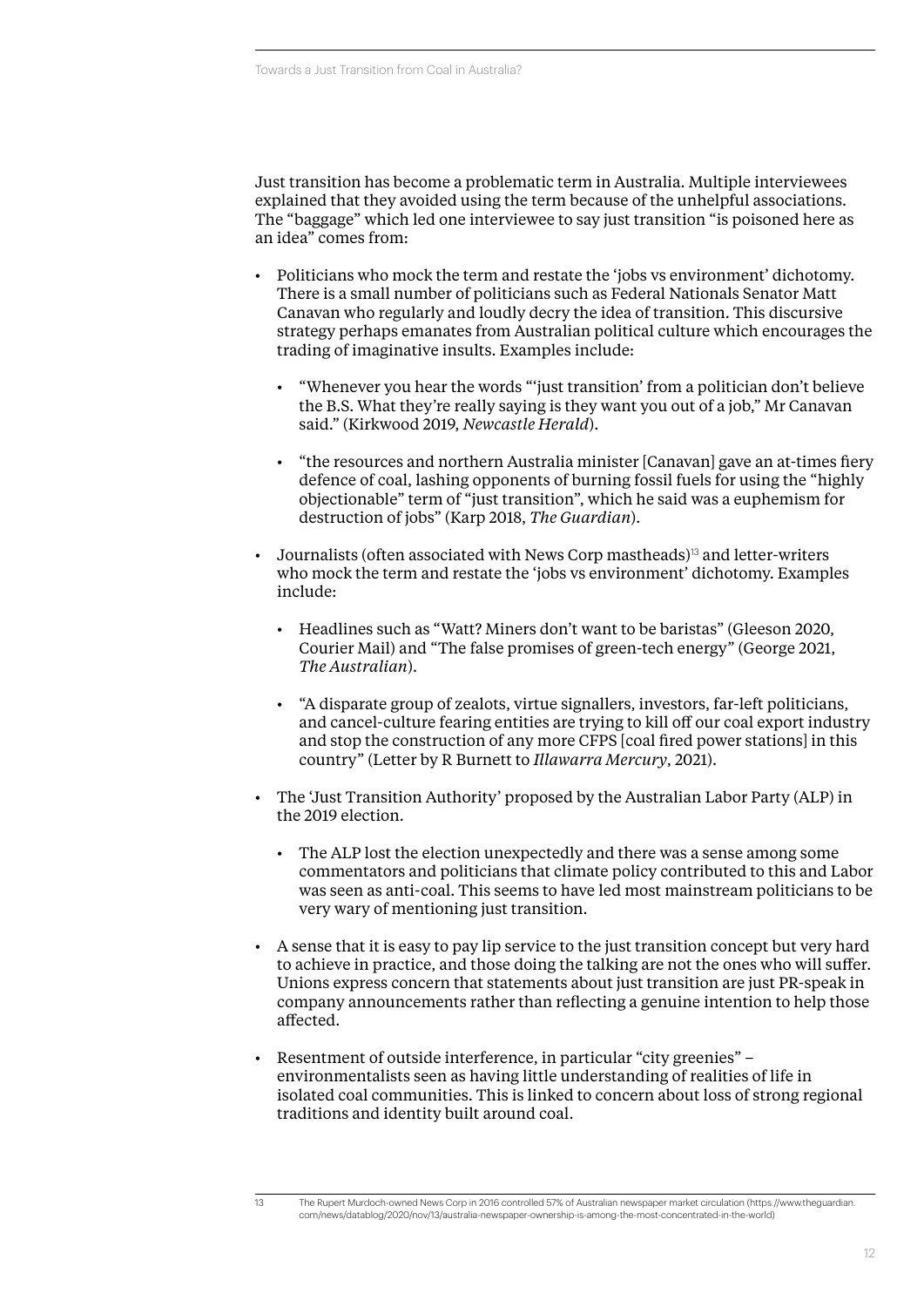- Talk of 'clean, green' jobs implies that coal jobs are 'dirty'. People resent being made to feel responsible for coal emissions and dislike outsiders taking the moral high ground.
- Negative reactions to just transition rhetoric are also linked to a sense of threat:
	- Those working in power stations and mines wish to hold on to well paid jobs, not knowing how they will support their families if made redundant.
	- Other members of community feel insecure too, but often feel that just transition discussions centre on about compensating and helping their (highly paid) neighbours rather than those who do not work in the industry but will suffer from the broader effects of transition-driven economic downturn in the area.
	- The psychological impact of apocalyptic messaging around climate change is a general issue when communicating about transitions. People instinctively push back against gloomy narratives, especially if they do not feel they have experienced or are experiencing direct effects of climate change.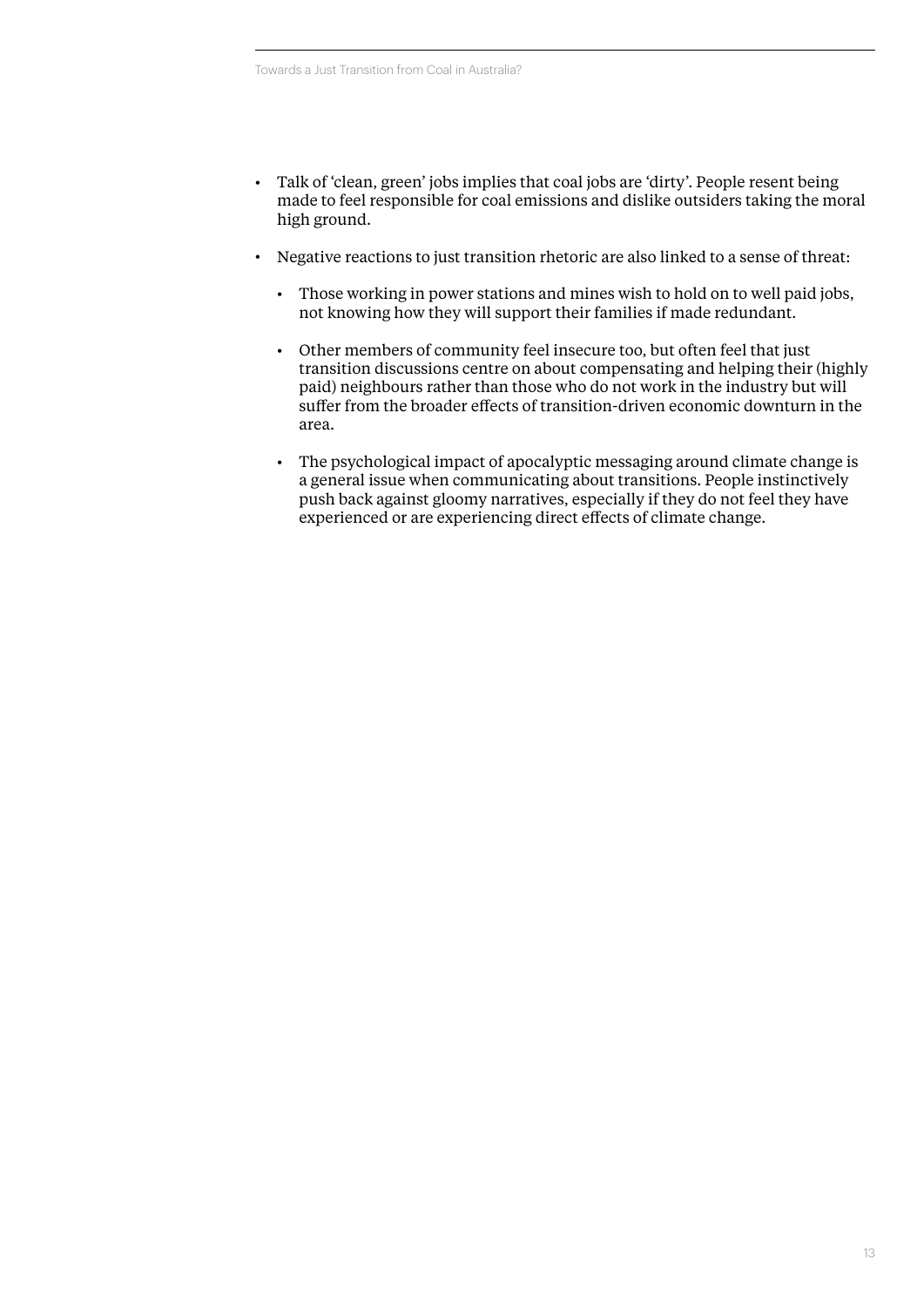### <span id="page-13-0"></span>**4.0 A journey to acceptance**

There are multiple stages in accepting the need for a just transition from coal in Australia. They are not necessarily linear, but the key stages on this 'journey to acceptance' include:

- Accepting that black thermal and (especially) brown thermal coal have a finite life.
- Accepting that black thermal coal exports have a finite life.
- Accepting that metallurgical coal exports have a finite life.
- Advocating transition from coal starting as soon as possible.
- Advocating a just transition that "leaves no one behind".

Our interview respondents and the grey literature both strongly stress that it is essential that different groups are brought together to plan a just transition. These groups are at different stages on the journey, and this section describes the current situation for key groups in Australia:

- Coal workers and their representative unions.
- Local communities affected by coal transition.
- Governments at local, state and national levels. Issues relevant to transition cross the remits of multiple departments (including energy, resources, environment, planning, and health).
- Companies in the coal industry, including mining companies and owners of coalfired power stations. Companies in the supply chain should also be considered.
- Environmental campaigners trying to encourage low carbon policy and work with communities towards a low carbon future.

#### **4.1 Key stakeholders on the journey to a 'just transition'**

a) Communities and campaigners

#### **Coal communities**

- Local economies are reliant on highly paid jobs in fossil fuel industries.
- Suggestions of change in communities dominated by fossil fuel industries create insecurity.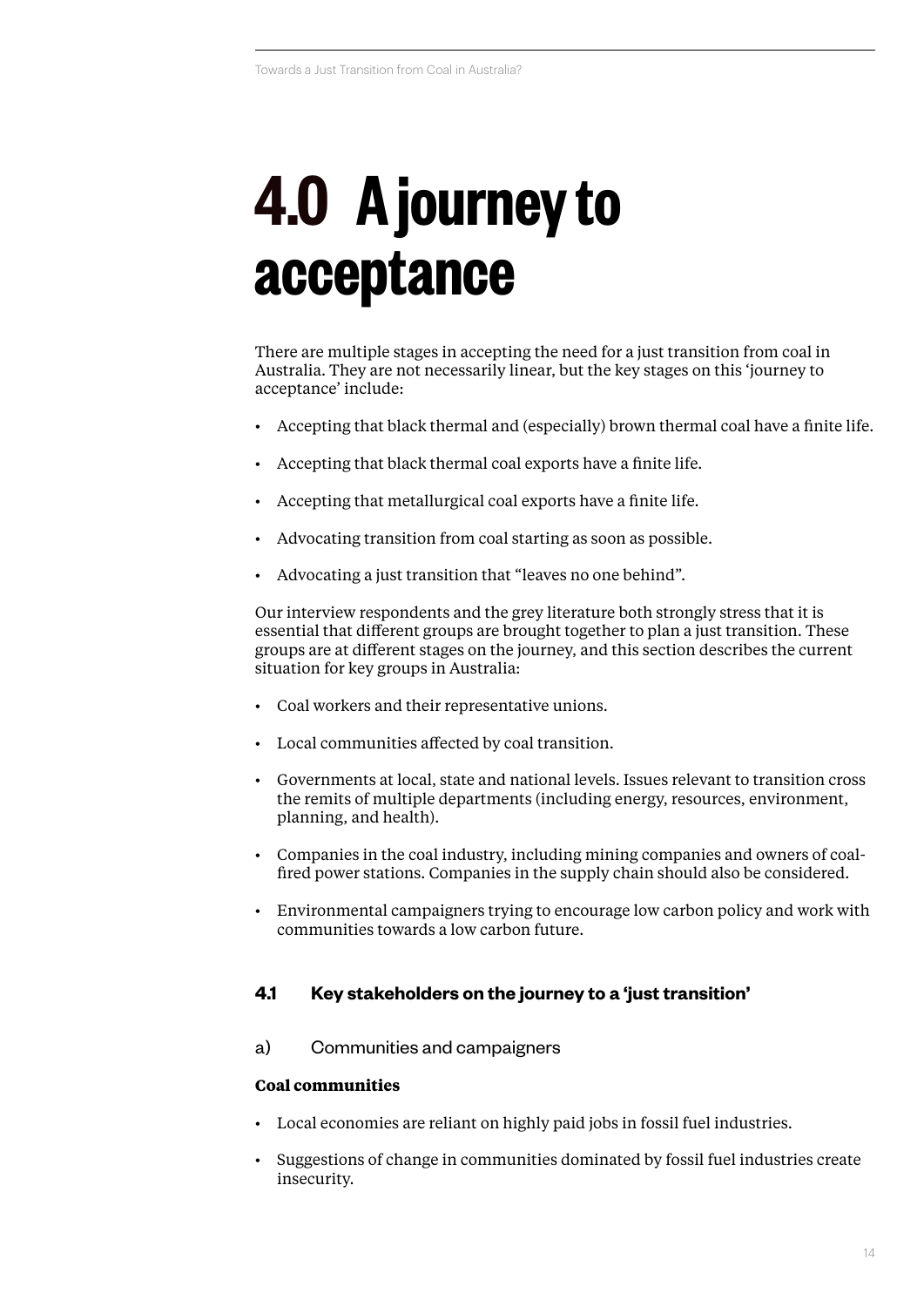Most coal mining and coal power generation jobs are concentrated in particular locations some distance from major cities, with few alternative employers available. Coal mining in many areas has a long history and is a source of local pride and sense of identity. Well-paid power station and mine workers, and those working in the supply chains for these industries, form the basis for the prosperity of these communities.

Many who benefit from high salaries in the coal sector are naturally reluctant to hear that these may be coming to an end, though some are starting to accept that transition is occurring. Communities reliant on, and located adjacent to, power stations are increasingly seeing the 'writing on the wall' for the coal power generation industry, but there is still some reluctance in communities based around power stations to accept that change is inevitable both for climate and market reasons. Many people in Victoria recognise that recent closures are likely to be followed by more. Stakeholders interviewed explained that the knock-on effects of local closures have already affected whole communities in places like the Latrobe Valley, particularly in reductions in revenues and services and loss of local opportunities for young people.

#### **Environmental campaigners**

- Heated public debate on the merits of coal, especially in NSW and Queensland.
- School strikers are recognising that "no-one should be left behind".

Anti-coal campaigns have historically been a point of friction between coal communities and environmental campaigners from elsewhere.<sup>14</sup> The divergence in opinions between urban and rural populations is evident in the media analysis, particularly in NSW. There were many more items mentioning just transition published in NSW than in the other states (40% of total items).

Young people who can see that their future is threatened by climate change and wish to reassure fossil fuel workers that they will not be forgotten are including a just transition in their demands, using the term in an unequivocally positive sense. The school strike movement is the subject of many media articles and letters to editors. Unfortunately, in the Australian context 'just transition' is not always accepted in this spirit. Campaigners from elsewhere may not recognise how threatening their message appears to coal communities.

#### b) Unions

- Unions are leading calls for action in Australia.
- Unions face tensions between the priorities of their members, the wider community and international responsibilities.

Both the Australian coal mining and coal power workforces are highly unionised. For example, coal miners make up around 90% of the membership of the CFMEU's Mining and Energy Division. The 'just transition' concept was initially promoted by the international unions movement and Australian unions have engaged in

<sup>14</sup> Colvin, 'Social Identity in the Energy Transition'.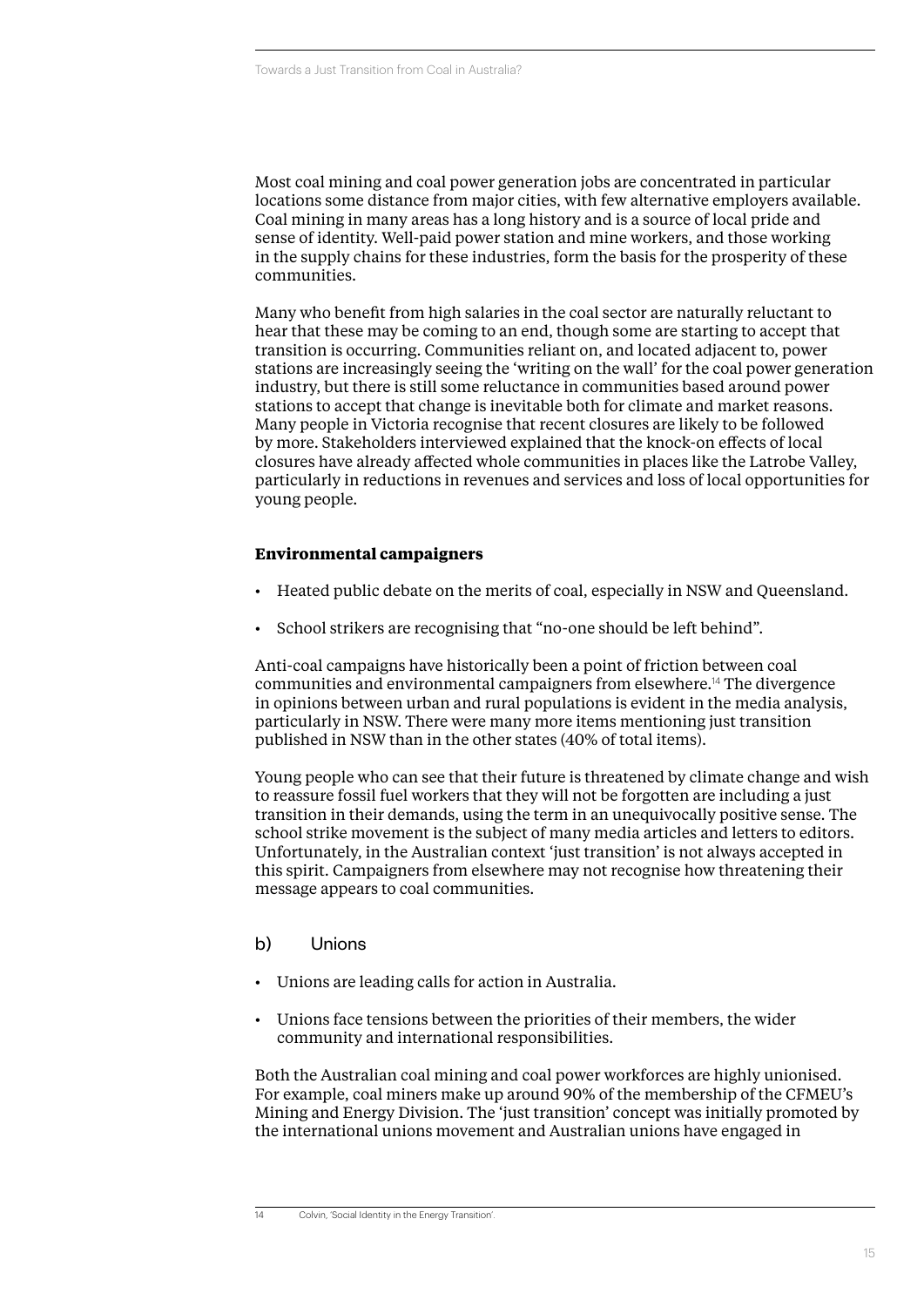international transition initiatives and have expressed support for the development of renewable energy and related industries in Australia.

Union associations including the Australian Council of Trade Unions (ACTU) and the Victorian Trades Hall Council and individual unions (CFMEU, AMWU, ETU) have been active in publishing reports and raising the profile of the concept of a just transition in Australia.<sup>15</sup>

Our project has identified some debate and division in the Australian union movement regarding the idea of a just transition and how or whether to promote it. There is clearly an internal dialogue at play here. Unions need to bring diverse constituencies within the labour movement together. For instance, they must balance representing their members (who may presently be well-paid) against wider community sentiment about who should benefit from just transition programmes. Unions also play a significant role in influencing Labor Party policy development.

Union leaders have expressed suspicion of the sincerity of some using just transition rhetoric. In a 2016 speech Tony Maher (then National President of the CFMEU) argued that the term 'just transition' "risks becoming the convenient catch-all term that gets tacked onto anyone's aggressive restructuring plan for any industry," and suggested that those using the term may be aiming to show that "their heart is in the right place" while absolving themselves from "being responsible for the consequences of their actions".<sup>16</sup> One of our interviewees referred to Cecil Roberts, the president of the United Mine Workers of America, who is on record as doubting the concept of a just transition as there are no historical examples of one.

#### c) Government

- Complete absence of Federal Government from discussions of a just transition.
- State governments are quietly planning for a future less dependent on coal.

A key finding of our research was that governments (at multiple scales) need to play a central role in planning for and funding transition. However, interviewees repeatedly stressed that governments are absent from the space, particularly the Federal Government. The adversarial nature of Australian climate politics (called the 'climate wars' by some) appear to be a key barrier towards meaningful dialogue towards a just transition from coal. This is reinforced by the populist rhetoric of some politicians who frame just transition as a question of 'jobs versus environment' and make it difficult to have nuanced conversations about transition.

At the root of this lies the idea that Australia's economy is reliant on the extractive industries and the idea that fossil fuels are the source of the country's competitive advantage. Some interviewees suggested that a 'revolving door' between government and the extractive industries means that pro-fossil fuel voices have undue influence over decision making.

State governments appear to be increasingly, if quietly, taking a more active role in planning for a transition from coal. For instance, the long-term forecasts of NSW

<sup>15</sup> ACTU, Climate Change Bill 2020 Submission; ACTU, 'Securing a Just Transition: Guidance to Assist Investors and Asset Managers Support a Just Transition'; AMWU, Submission to Inquiry into the Retirement of coal fired power stations; Victorian Trades Hall Council, 'Putting the "Justice" in Just Transition: Tackling Inequality in the New Renewable Economy'; Victorian Trades Hall Council, 'Transition from Crisis: Just Transition & Economic Recovery Strategy' 16 Maher, 'Why Australia Needs a Just Transition'.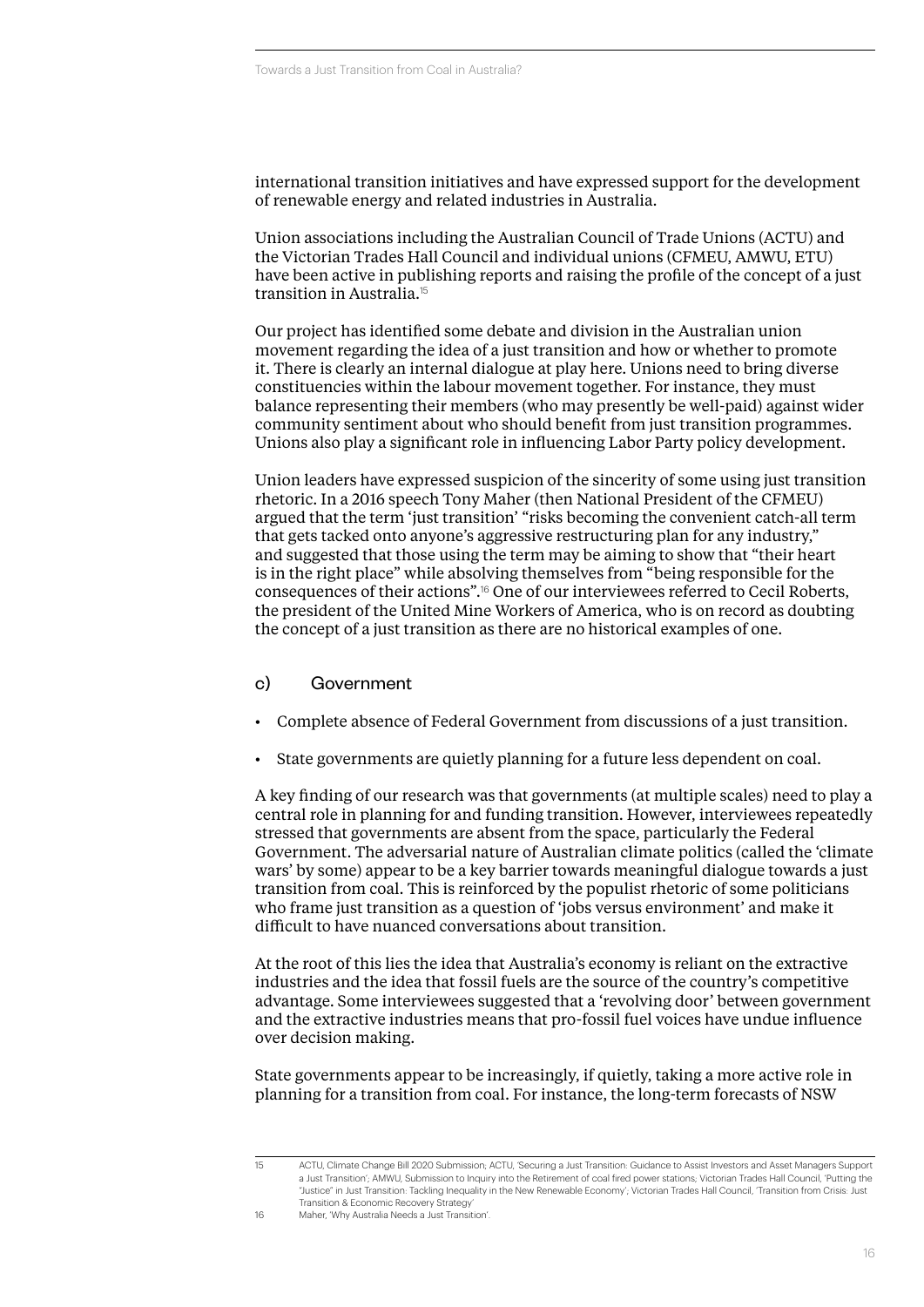Treasury acknowledge likely decline in both coal power and exports and consider the adjustment that will be needed as the state loses royalties.<sup>17</sup> Interviewees stressed the challenge of developing a new mine in NSW at present. The Queensland government is actively promoting renewables but appears to have a less systematic approach to transition planning. For instance, it is still granting new mining licences for coal. Some interviewees from Victoria stressed the instrumental support from the Victorian Government in supporting the Latrobe Valley after the shock closure of the Hazelwood Power Station in 2017.

#### d) Industry and investors

- Investor pressure is catalysing change in both the power and mining sectors.
- Market forces are leading to closures of thermal coal generators, but questions remain whether market forces can promote a just transition.
- Mining companies are increasingly discussing consolidation and responsible wind down of coal assets in public.

#### **Investors**

There is an established international trend towards responsible investing which considers climate impact. Investing collectives like pension and superannuation funds and asset managers like BlackRock are beginning to focus on climate dimensions and consider companies' exposure to fossil fuels in their investment decisions. Such investors are publicly thinking about the long-term risks of companies exposed to fossil fuels, as well as wanting to invest responsibly. Shareholder pressure is increasingly being applied to publicly-listed mining companies, both by big institutional investors and financial activists.

Activist investors (individuals and campaigning organisations) are beginning to bring together Environment, Social and Governance and climate concerns and concluding that a just transition is a business priority.

The Investor Group on Climate Change provides detailed recommendations both for financiers and the industries directly involved,<sup>18</sup> and banks, investors and the finance industry more generally are thinking about action. Our interviews reveal that shareholder pressure on companies is growing, with more nuanced discussions about divestment versus asset holding beginning to emerge.

#### **Power generators**

Market forces are acting against electricity from coal, with renewables providing a competitive alternative. The 2017 closure of the Hazelwood power station in Victoria's Latrobe Valley appears to have been a watershed moment in signalling that the remaining Australian coal-fired generators would likely close earlier than anticipated.

Most of the remaining Australian coal fired power generators are owned by multinational corporations, who appear to be influenced more by global concerns than the Australian policy environment. The situation is different in Queensland due to the fact that the State Government has a financial stake in most of the

<sup>17</sup> NSW Treasury, '2021-22 NSW Intergenerational Report'

<sup>18</sup> Investor Group on Climate Change, 'Empowering Communities: How Investors Can Support an Equitable Transition to Net Zero'.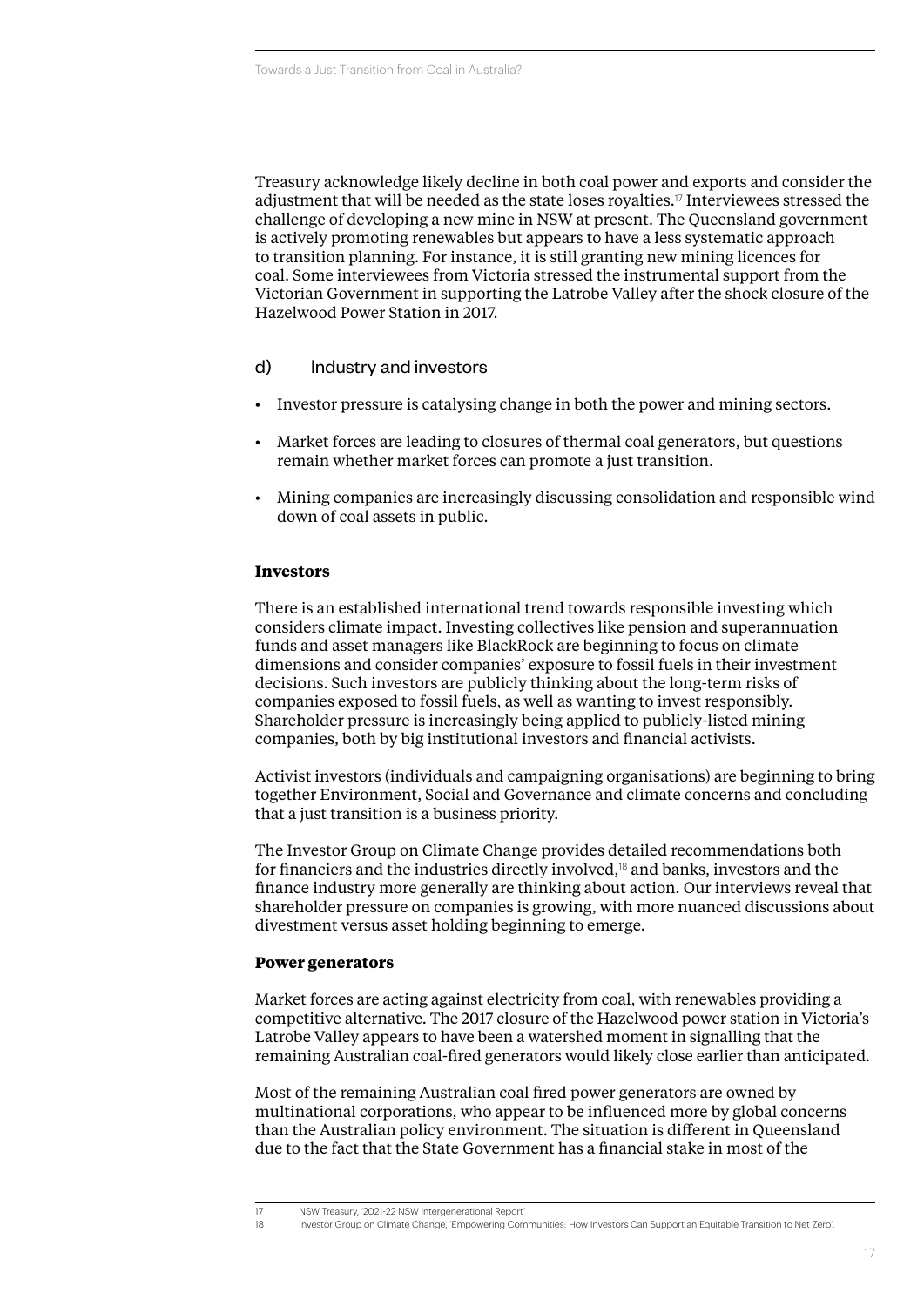remaining coal-fired power stations. There remains a challenge in some cases to start conversations between power station owners and their employees, in situations where management may not be talking to employees about closure plans even if they know it is inevitable.

#### **Coal mining companies**

Glencore, the largest coal miner in Australia, describe their company strategy as "responsibly depleting our coal portfolio over time … [this strategy] reflects our belief that we remain the best steward for these assets and that coal will be required to support meeting global energy needs in the short term".<sup>19</sup> The company has recently announced it is to close 3 of its 17 Australian mines.<sup>20</sup> By contrast, BHP's strategy has been to pursue divestment of thermal coal assets, including its massive Mount Arthur Mine in NSW.

One of the interviewees described a public relations competition between coal companies, all of them keen to indicate they are keen to be seen to be taking investors' climate concerns seriously. The message to their workforce in Australia is less likely to acknowledge future winding down on coal mining, however, since they also wish to retain existing workers.

Mining companies are experiencing practical difficulties in obtaining new licences (especially in NSW) and in obtaining finance and insurance to underpin their coal operations.

<sup>19</sup> Glencore, 'Climate Report 2021: Pathway to Net Zero'.

<sup>20</sup> Clarke, 'Glencore to Close Three Australian Coal Mines | Argus Media'.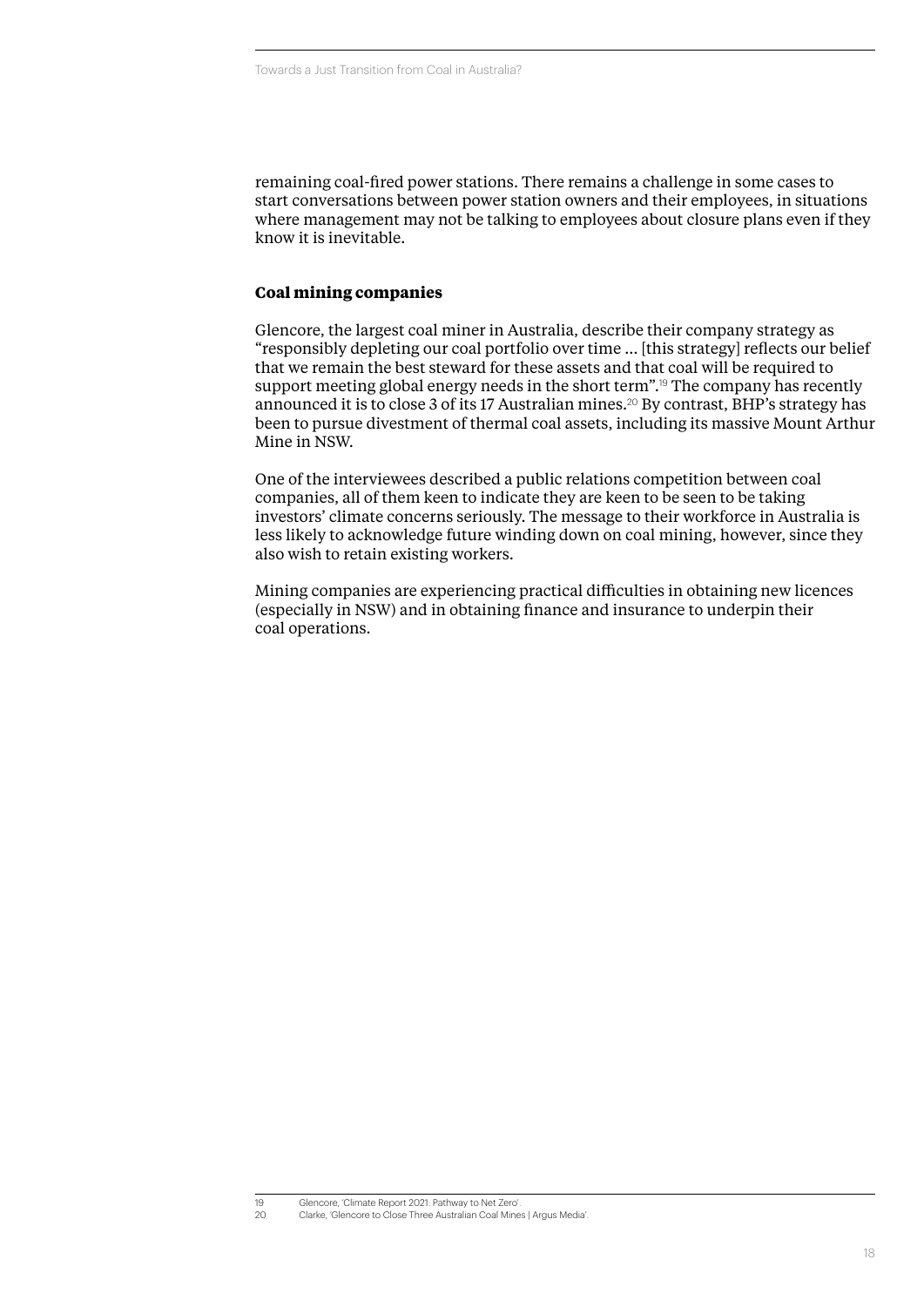### **4.2 The journey to a 'just transition': summary table**

| <b>Stage</b>                                                                                 | <b>Opinion makers</b>                                                           | <b>Communities</b><br>and campaigners                                                | <b>Government</b>                                                 | <b>Unions</b>                            | <b>Industry and</b><br>investors                                                           |
|----------------------------------------------------------------------------------------------|---------------------------------------------------------------------------------|--------------------------------------------------------------------------------------|-------------------------------------------------------------------|------------------------------------------|--------------------------------------------------------------------------------------------|
| Not accepting that coal<br>power or mining in<br>Australia has a finite life                 | Loud voices within<br>major political parties,<br>a few News Corp<br>columnists |                                                                                      | Federal<br>government                                             |                                          |                                                                                            |
| Accepting that black<br>thermal and (especially)<br>brown thermal coal have<br>a finite life |                                                                                 | Victorian coal<br>communities                                                        | Victorian<br>government (NB.<br>exports are<br>irrelevant in VIC) | Victorian<br>unions                      | Victorian power<br>companies                                                               |
| Accepting that black<br>thermal coal exports have<br>a finite life                           | Mainstream<br>journalists, much<br>public opinion                               | NSW and<br>Queensland coal<br>communities                                            | Queensland<br>government                                          |                                          | • Most coal mining<br>companies<br>• Some large<br>institutional investors<br>• Many banks |
| Accepting that<br>metallurgical coal exports<br>have finite prospects                        | Thoughtful public<br>opinion                                                    |                                                                                      | <b>NSW</b><br>government                                          | (Some) unions                            | • Many coal miners<br>• Some international<br>investors                                    |
| Advocating transition<br>from coal starting as soon<br>as possible                           | • Australian Green<br>Party<br>• International NGOs                             | Environmentalists.<br>many young people                                              |                                                                   |                                          | Activist investors                                                                         |
| Advocating a just<br>transition that "leaves no<br>one behind"                               |                                                                                 | • School strikers<br>• Some progressive<br>elements of<br>environmental<br>movements |                                                                   | (Substantial)<br>progressive<br>elements | Some investor groups<br>and advocacy<br>organisations                                      |

#### **4.3 Recommendations for moving forward to acceptance**

It is evident that there is a need to change hearts and minds in Australia in order to gain support for the principles of a just transition away from coal. In this section, we collect recommendations aimed at organisations and individuals campaigning to change opinions. Practical recommendations for action are collected in the next section.

- **Keep talking**. Raise the profile of just transition, correct misunderstandings and misrepresentations.
	- Groups with mixed sponsorship (government, union, community, business) are more likely to make progress than those seen as aligned with one particular interest group or political party.
- **Get different groups together**, find **common language** and framings everyone is comfortable with. Target broad constituencies with both bilateral and multilateral discussions. This will take time and effort to get buy in.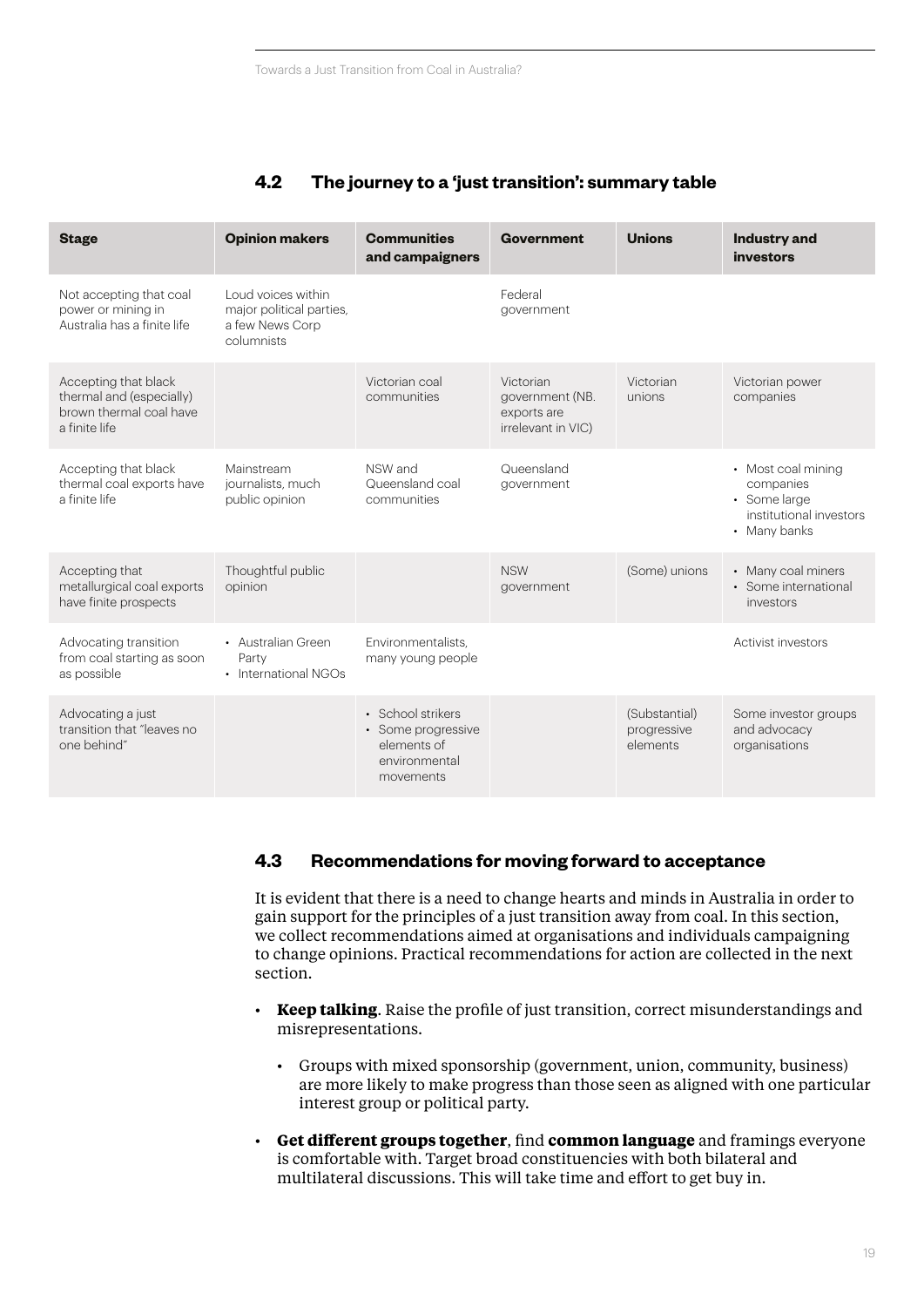- Provide a **narrative of hope for the future**: share visions of future low carbon communities. These positive narratives about the future of the community could include:
	- Desirable low carbon lifestyles (for example driving electric vehicles).
	- A healthy environment.
	- Opportunities for younger people in new industries.
- Listen to and **show respect for local feelings**. Include local people, particularly affected communities, in debate, planning and organisation. Enrol community members as change agents and advocates.
	- Campaigners from outside should respect and include local concerns and start the discussion with current issues facing affected communities.
- **Provide agency**, explaining how people can contribute by getting involved and helping to catalyse change.
- **Recognise the uncertainty of transition** in discussions and campaigns.
- **Pay attention to meaning**. Clarify what is meant by 'just transition' in each conversation and acknowledge complexity:
	- Explain that it's about the 'here and now' rather than a vague future vision.
	- When indicating commitment, be clear about who that commitment is to and how it will be achieved.
	- Consider alternative terminology be aware of how the language of 'just transition' can hinder as well as promote productive conversation and change.
	- **Nuanced language is essential**. International actors should be careful when using 'just transition' terminology in Australia, because of the domestic associations of the term.
- **Address difficult 'justice' questions openly and honestly**. For instance, unions are already conscious that most coal workers are well-paid compared with colleagues with similar skills in different industries and that there may be a need for compromise between the interests of currently employed union members and those of the wider community.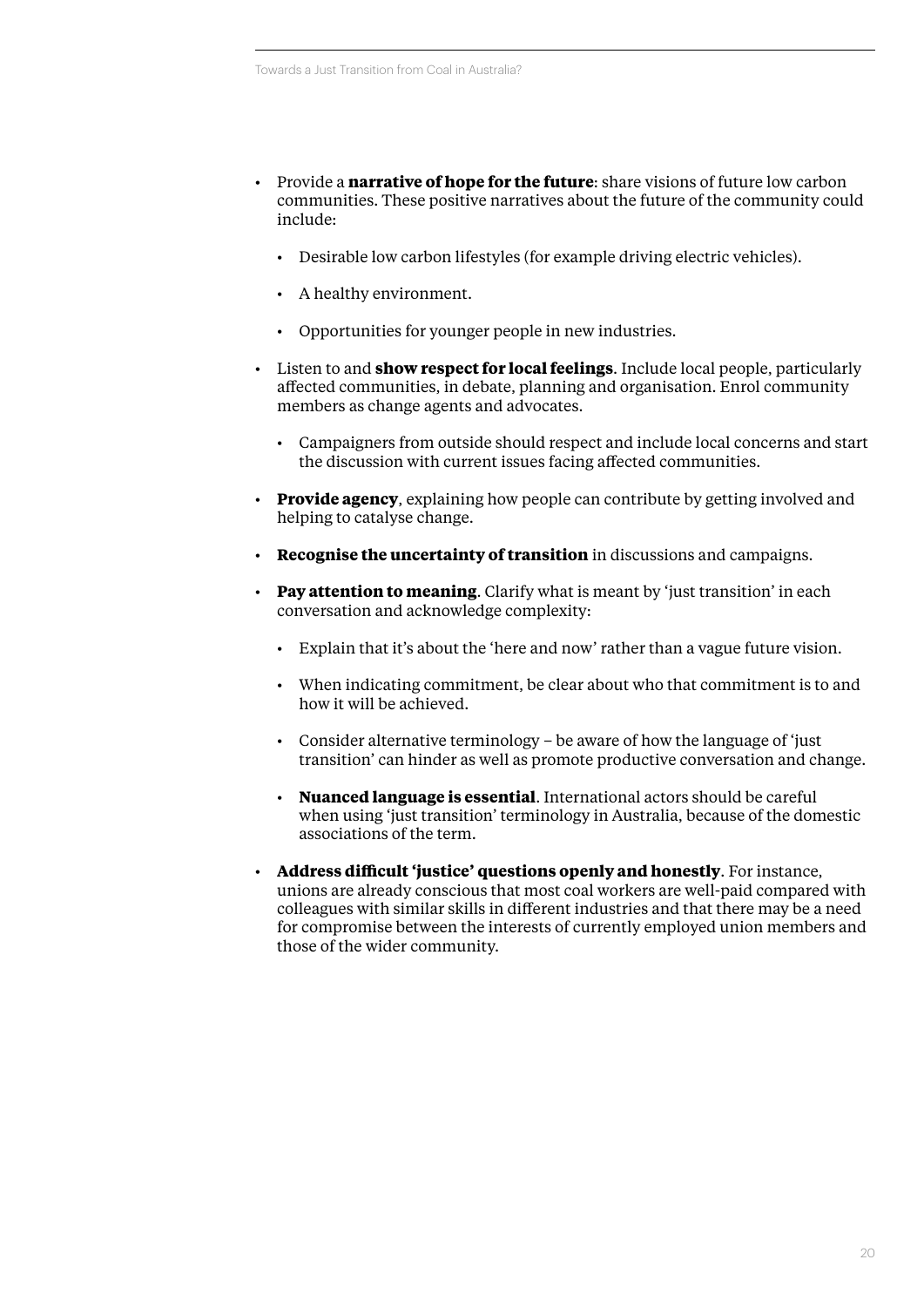## **5.0 Practical action**

In this section we consider the challenges and practical actions required to achieve just transition from coal in Australia. Fundamental to this is both creating employment opportunities for those displaced from fossil fuel industries and building up the capacity of the wider community to ensure vulnerable members do not suffer as the local economy changes.

#### **5.1 Challenges faced by those planning for a just transition**

- A transition will require new jobs, but **where will new jobs come from?**
	- Many of the reports we analysed that give advice about transitions emphasise the potential of renewables and other "green economy" jobs to replace jobs lost in fossil fuel industries. Some reports (especially those authored by unions) expressed reservations about the quality of these replacement jobs, suggesting that salaries and working conditions are unlikely to be as favourable as those for current Australian mining and power station workers.
	- The majority of renewable energy jobs are in construction, with the labour for long term maintenance for solar panels described by one interviewee as "two guys and a dog in a ute". Construction projects have limited timescales and renewable projects are not necessarily in the same locations as coal projects.
- Any industrial policy or **attempts to create new jobs are challenging in the context of a market economy**. One survey of the overall effects of a transition on Australia's labour market points out: "The rise and (inevitable) fall of fossil fuel employment is utterly dwarfed by much larger forces shaping the labour market: including new jobs in much larger sectors (like health care and social services, professional and technical work, construction, and education)."<sup>21</sup>
- A transition will have a different impact on **workers at different stages of their careers**. Important considerations are:
	- Giving younger workers the opportunity to develop new skills suitable for growing industries.
	- Careful thought for 'prime age workers' who are unlikely to make major shifts in career direction but have skills which are valuable in other industries.
	- At all ages most workers would like to feel they are doing a useful job, not being paid off to do nothing. Older workers are frequently seen solely as candidates for redundancy packages but may also wish to continue in meaningful work.

<sup>21</sup> Stanford, 'Employment Aspects of the Transition from Fossil Fuels in Australia', 60.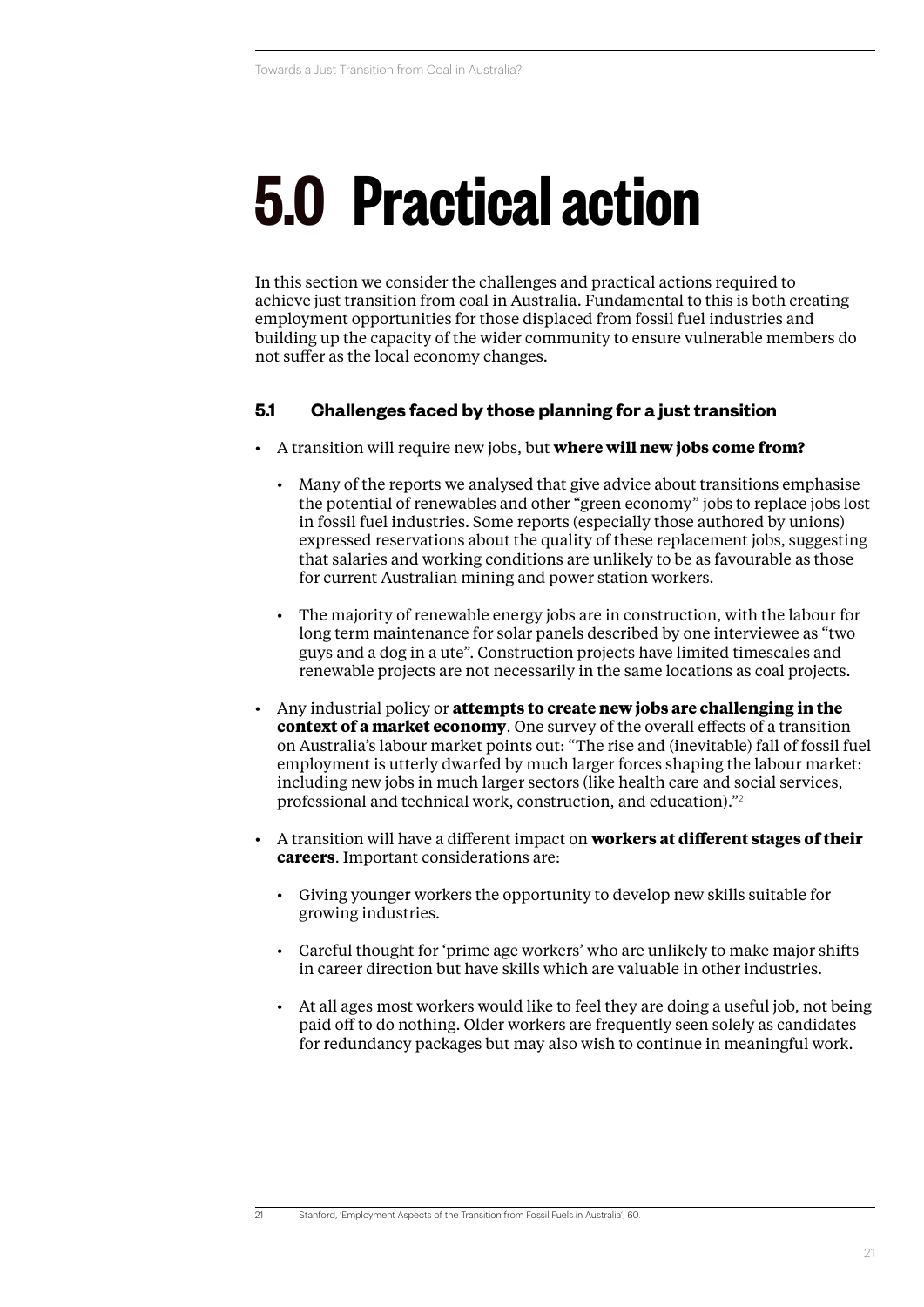- The transition will also have an impact on the **wider community** beyond fossil fuel workers.
	- Local supply chain and service businesses will be impacted at all levels from professionals to gig workers. The low paid and casually employed are less likely to have financial resilience to adjust.
	- Transition thinking displays a worrying lack of specific attention to both Indigenous owners and communities and women.

#### **5.2 Practical actions in stimulating a just transition: the role of transition authorities**

Multiple reports include recommendations for the setting up of an authority (sometimes national, sometimes focused on one location) with responsibility for navigating the transition from coal.<sup>22</sup> These recommendations appear to be attempts to break the deadlock in Australian climate politics by describing practical, nonpartisan steps that can be taken to move away from coal.

The recommendations reflect the need for central planning and dialogue between all those affected by a transition (governments, unions, businesses and communities). Frequently only the transition from coal power is discussed, with mine closures not included. Several reports and academic papers describe the management of transition from coal in Germany's Ruhr region as a model.<sup>23</sup> The example of the Latrobe Valley Authority in Victoria, set up after the closure of the Hazelwood power plant, is also frequently quoted.

An agency co-ordinating transition planning across and beyond government is unlikely to be able to lead on the "winning hearts and minds" activities described in Section [4](#page-13-0) (['A journey to acceptance](#page-13-0)'), which are more likely to be undertaken by locally-based campaigning organisations. However, such an agency could take the lead on practical steps towards a just transition by following the following three principles:

- **Build on regional strengths**. Examples from our research include the knowledge of automation that mining engineers have and the suggestion that mine workers are more likely to be able to transition to alternate industrial-scale employment (including in manufacturing or agriculture) than to jobs in tourism.
- **Infrastructure planning** for both physical and human infrastructures:
	- Making use of existing infrastructure from coal such as access roads and using brownfield sites to facilitate the connection of renewables into the electricity grid.

<sup>22</sup> ACTU, 'Sharing the Challenges and Opportunities of a Clean Energy Economy: A Just Transition for Coal-Fired Electricity Sector Workers and Communities'; ACTU, 'Climate, Energy, and Just Transition Policy'; Briggs and Mey, 'Just Transition: Implications for the Corporate Sector and Financial Institutions in Australia'; Hunter Jobs Alliance, 'Building for the Future: A "Hunter Valley Authority" to Secure Our Region's Prosperity'; Stanford, Principles for Meaningful Transition Support for Workers in Carbon-Intensive Industries; Victorian Trades Hall Council, 'Transition from Crisis: Just Transition & Economic Recovery Strategy'.

<sup>23</sup> Abraham, 'Just Transitions for the Miners: Labor Environmentalism in the Ruhr and Appalachian Coalfields'; Sheldon, Junankar, and De Rosa Pontello, 'The Ruhr or Appalachia? Deciding the Future of Australia's Coal Power Workers and Communities'; Shields and Campbell, 'We Can Work It out: Could Germany's Multi-Stakeholder Approach Help Move Australia out of Coal-Fired Power?'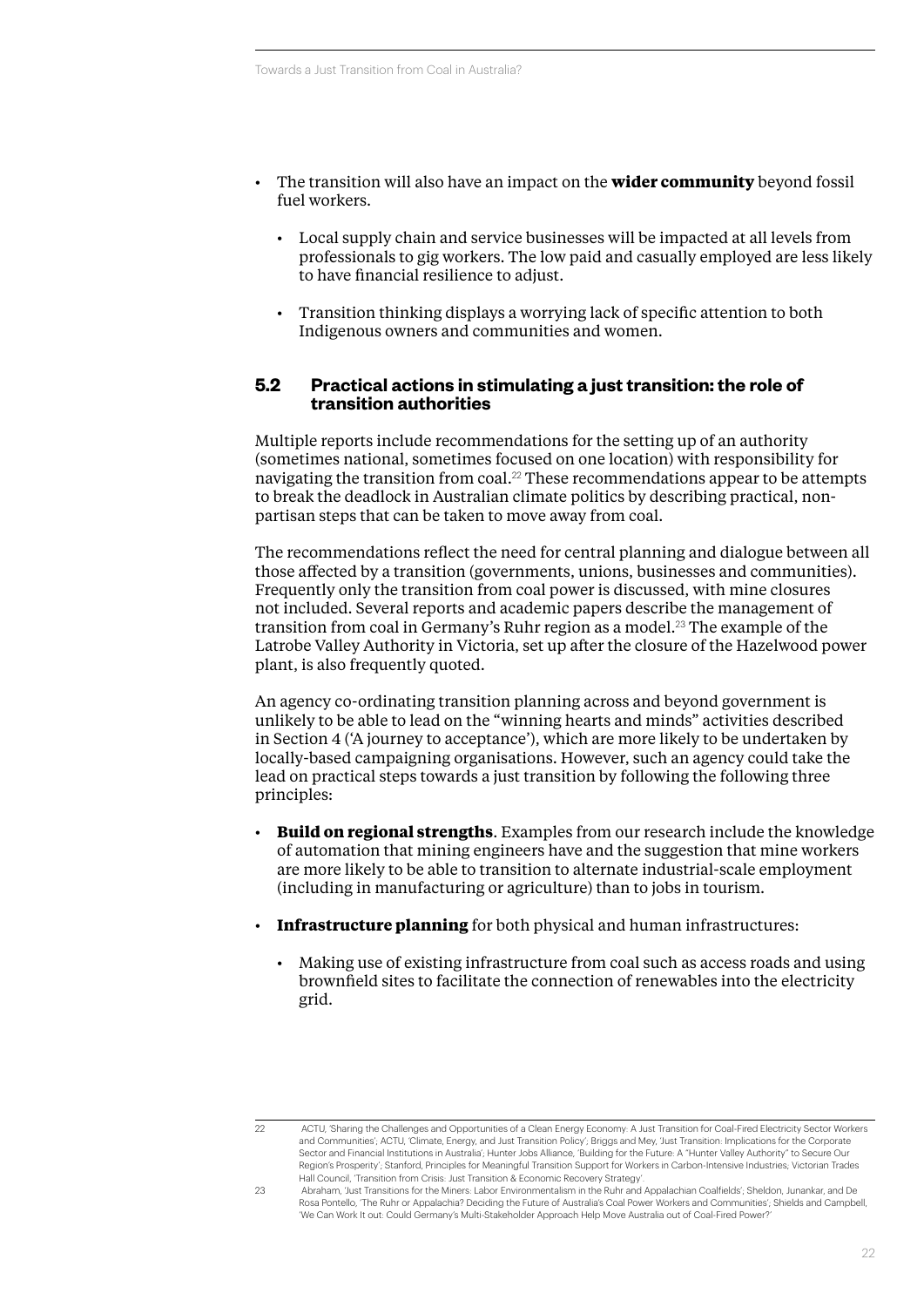- Training: investment in local further education provision, preparing young people for the new jobs in the area. Some reports and interviewees suggested encouraging university expansion and the setting up of research and development centres in transition areas, or supporting a "start-up" culture, providing business incubation support for new companies.
- Grow transition **planning from the community up**, whilst supporting it from the (federal) government down through strong, stable institutions.
	- Connecting across all levels and departments of government.
	- Enrol community members as change agents and advocates.

#### **5.3 Overarching recommendations for practical action and policymaking**

- **Address coal mining as well as coal power**. It is Australia's coal exports that have the largest effect on global emissions and where transitions are currently hardest to discuss.
- There is an urgent need for **stable, long-term policy at Federal government level**:
	- Setting out a future for coal in Australia, giving policy signals to encourage the winding down of both coal power generation and coal exports as fast as practical.
	- Supporting state efforts for transition (with regulation and funding allocation).
	- Encouraging the development of new green industries.
- **State and local government** are crucial players in the transition. They have the mechanisms and local knowledge for transition planning. Australian communities look to state government for leadership and support. Recommendations for government at state level are:
	- Encourage dialogue and partnership with businesses, unions and community representatives.
	- Consider all groups affected by transition, not just 'prime age' men employed directly in fossil fuel industries.
	- Work with coal mining companies to support an organised wind-down.
	- Set up a politically independent transition authority with a long-term remit and clear scope of action, with responsibility for:
		- Co-ordination action across different levels of government and government departments, including training and enterprise support.
		- Planning for job creation and community resilience at a regional level in consultation with local governments and communities, based on local strengths.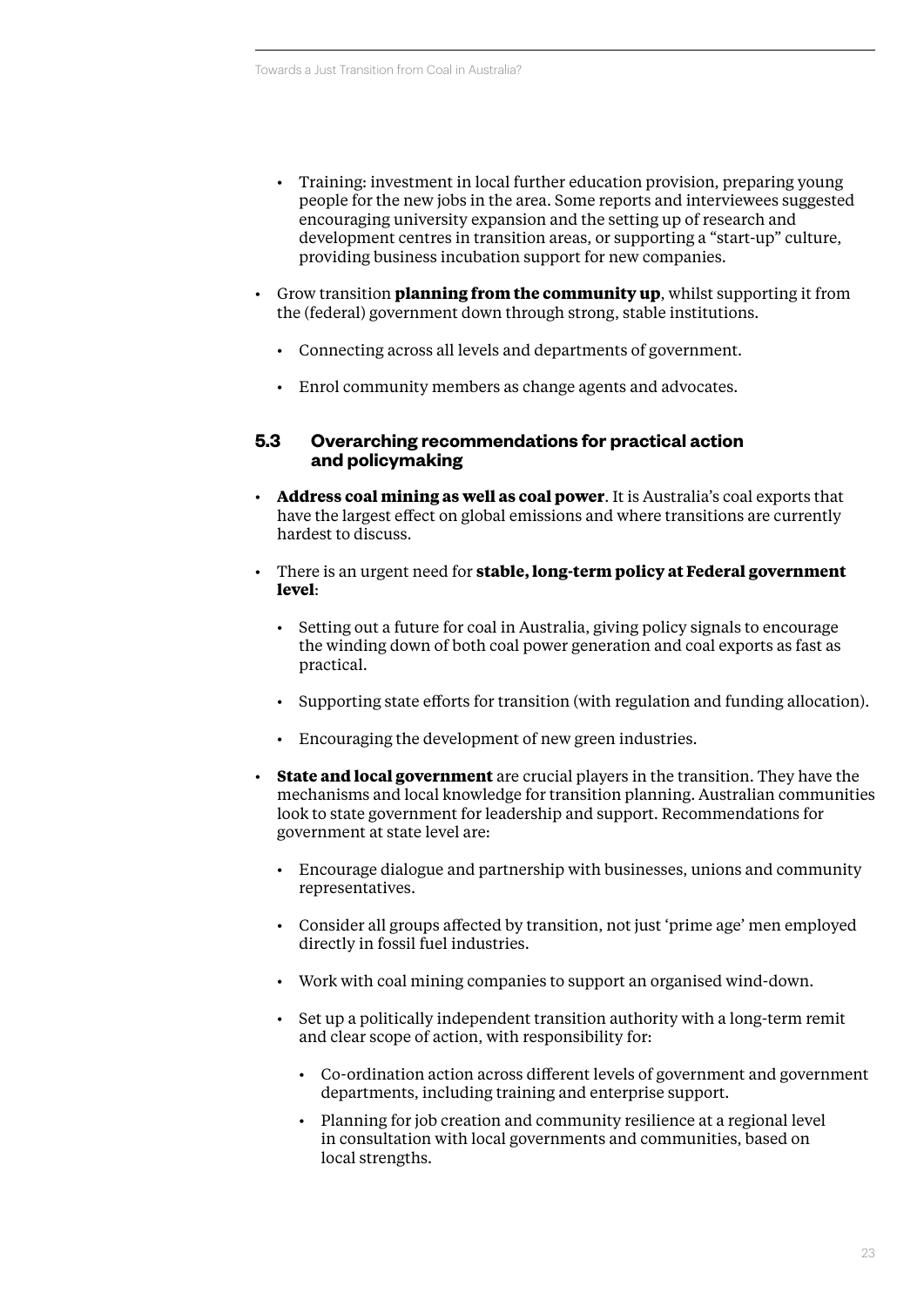- Consider diverse strategies and do not rely on a single transition body to do everything necessary.
- Recognise the complexity of transition publicly.
- Pay attention to transition as a matter of 'hearts and minds' as well as technical details.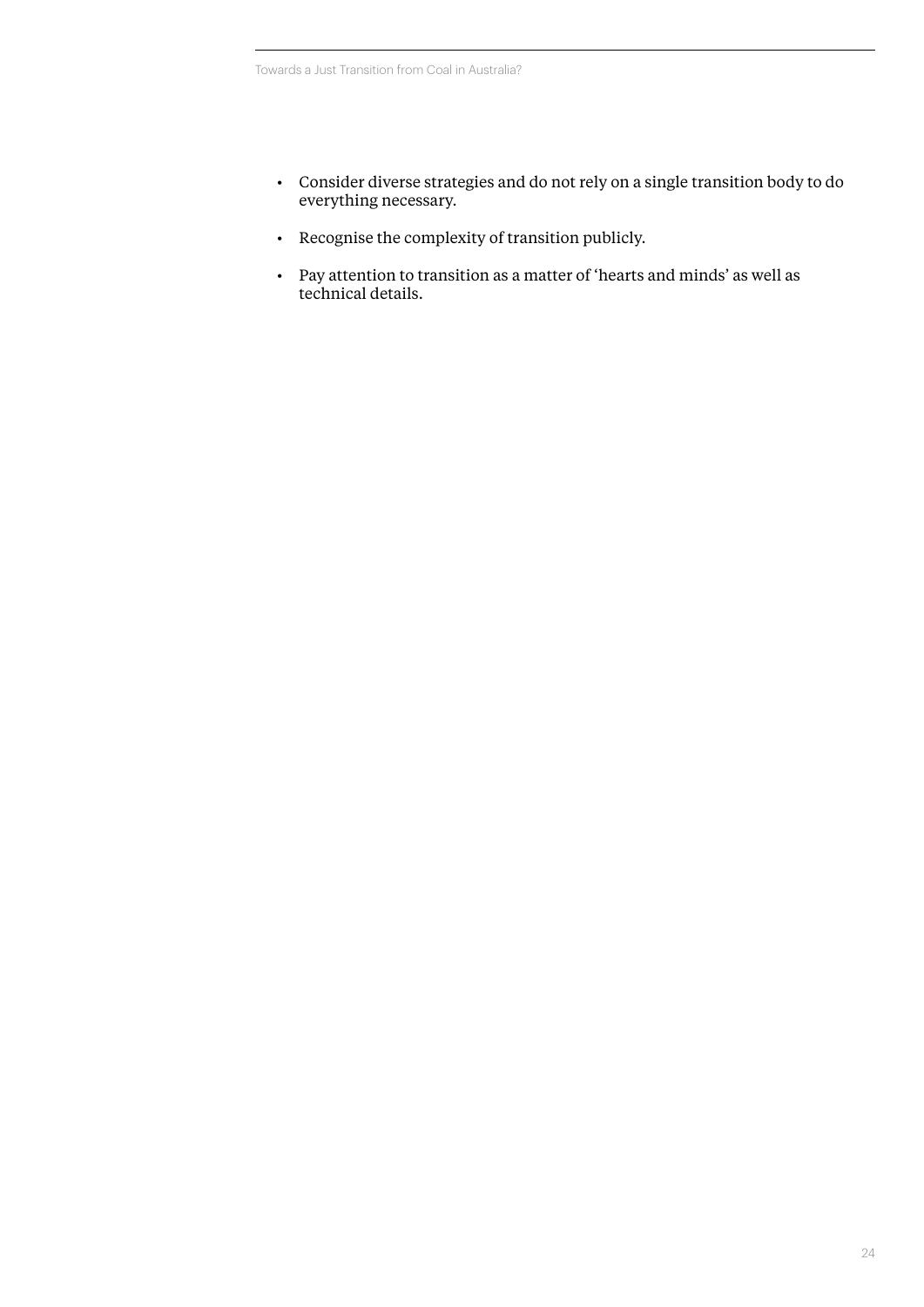### **References**

Abraham, J. 'Just Transitions for the Miners: Labor Environmentalism in the Ruhr and Appalachian Coalfields'. *New Political Science* 39, no. 2 (2017): 218–40. https://doi.org/10.1080/07393148.2017.1301313.

ACTU. Climate Change Bill 2020 Submission (2020). [https://www.aph.gov.au/DocumentStore.](https://www.aph.gov.au/DocumentStore.ashx?id=7ec3a326-f448-4381-b250-56f88ab7a4b4&subId=697511) [ashx?id=7ec3a326-f448-4381-b250-56f88ab7a4b4&subId=697511](https://www.aph.gov.au/DocumentStore.ashx?id=7ec3a326-f448-4381-b250-56f88ab7a4b4&subId=697511).

'Climate, Energy, and Just Transition Policy', 2018. https://www.actu.org.au/media/1033980/climate-energy-andjust-transition.pdf.

'Securing a Just Transition: Guidance to Assist Investors and Asset Managers Support a Just Transition', 2021. https://www.actu.org.au/media/1449436/securing-a-just-transition\_feb2021.pdf.

'Sharing the Challenges and Opportunities of a Clean Energy Economy: A Just Transition for Coal-Fired Electricity Sector Workers and Communities', 2016. https://www.actu.org.au/media/1032953/actu-policydiscussion-paper-a-just-transition-for-coal-fired-electricity-sector-workers-and-communities.pdf.

AMWU. Submission to Inquiry into the Retirement of coal fired power stations (2016). [https://d3n8a8pro7vhmx.](https://d3n8a8pro7vhmx.cloudfront.net/amwu/pages/3506/attachments/original/1579063850/AMWU_Submission_-_Inquiry_into_the_Retirement_of_coal_fired_power_stations.pdf?1579063850) cloudfront.net/amwu/pages/3506/attachments/original/1579063850/AMWU\_Submission - Inquiry\_into\_the Retirement of coal fired power stations.pdf?1579063850.

Briggs, Chris, and Franziska Mey. 'Just Transition: Implications for the Corporate Sector and Financial Institutions in Australia'. Global Compact Network Australia, 2020. [https://unglobalcompact.org.au/wp-content/](https://unglobalcompact.org.au/wp-content/uploads/2020/10/2020.10.28_Just-Transition-Report_Final.pdf) [uploads/2020/10/2020.10.28\\_Just-Transition-Report\\_Final.pdf.](https://unglobalcompact.org.au/wp-content/uploads/2020/10/2020.10.28_Just-Transition-Report_Final.pdf)

Clarke, Jo. 'Glencore to Close Three Australian Coal Mines | Argus Media', 7 December 2021. [https://www.](https://www.argusmedia.com/en/news/2280726-glencore-to-close-three-australian-coal-mines) [argusmedia.com/en/news/2280726-glencore-to-close-three-australian-coal-mines.](https://www.argusmedia.com/en/news/2280726-glencore-to-close-three-australian-coal-mines)

Climate Analytics. 'Australia on Track to Become One of the World's Major Climate Polluters', 2019. https:// climateanalytics.org/latest/australia-on-track-to-become-one-of-the-worlds-major-climate-polluters/.

Colvin, R. M. 'Social Identity in the Energy Transition: An Analysis of the "Stop Adani Convoy" to Explore Social-Political Conflict in Australia'. *Energy Research & Social Science* 66 (1 August 2020): 101492. [https://doi.](https://doi.org/10.1016/j.erss.2020.101492) [org/10.1016/j.erss.2020.101492](https://doi.org/10.1016/j.erss.2020.101492).

Department of Industry, Science, Energy and Resources. 'Australian Energy Update 2021'. Australian Government, September 2021. https://www.energy.gov.au/publications/australian-energy-update-2021.

'Commonwealth of Australia Resources and Energy Quarterly, December 2021'. Commonwealth of Australia Government, December 2021. [https://publications.industry.gov.au/publications/](https://publications.industry.gov.au/publications/resourcesandenergyquarterlydecember2021/documents/Resources-and-Energy-Quarterly-December-2021.pdf) [resourcesandenergyquarterlydecember2021/documents/Resources-and-Energy-Quarterly-December-2021.pdf.](https://publications.industry.gov.au/publications/resourcesandenergyquarterlydecember2021/documents/Resources-and-Energy-Quarterly-December-2021.pdf)

Evans, Geoff. 'Transformation from "Carbon Valley" to a "Post-Carbon Society" in a Climate Change Hot Spot: The Coalfields of the Hunter Valley, New South Wales, Australia'. *Ecology and Society* 13, no. 1 (2008). https:// www.jstor.org/stable/26267936.

Geoscience Australia. 'Australia's Energy Commodity Resources (AECR), 2021 Edition'. Canberra: Geoscience Australia, 2021. http://pid.geoscience.gov.au/dataset/ga/130098.

Glencore. 'Climate Report 2021: Pathway to Net Zero', 2021. [https://www.glencore.com/sustainability/reports](https://www.glencore.com/sustainability/reports-and-presentations)[and-presentations](https://www.glencore.com/sustainability/reports-and-presentations).

Hunter Jobs Alliance. 'Building for the Future: A "Hunter Valley Authority" to Secure Our Region's Prosperity', June 2021. [https://static1.squarespace.com/static/5f9b9768d62e163b28e5edf5/t/60d2e2755b043e4141b](https://static1.squarespace.com/static/5f9b9768d62e163b28e5edf5/t/60d2e2755b043e4141b1b078/1624433272281/HJA+2021_Building+for+the+Future_A+Hunter+Valley+Authority_lores.pdf) [1b078/1624433272281/HJA+2021\\_Building+for+the+Future\\_A+Hunter+Valley+Authority\\_lores.pdf.](https://static1.squarespace.com/static/5f9b9768d62e163b28e5edf5/t/60d2e2755b043e4141b1b078/1624433272281/HJA+2021_Building+for+the+Future_A+Hunter+Valley+Authority_lores.pdf)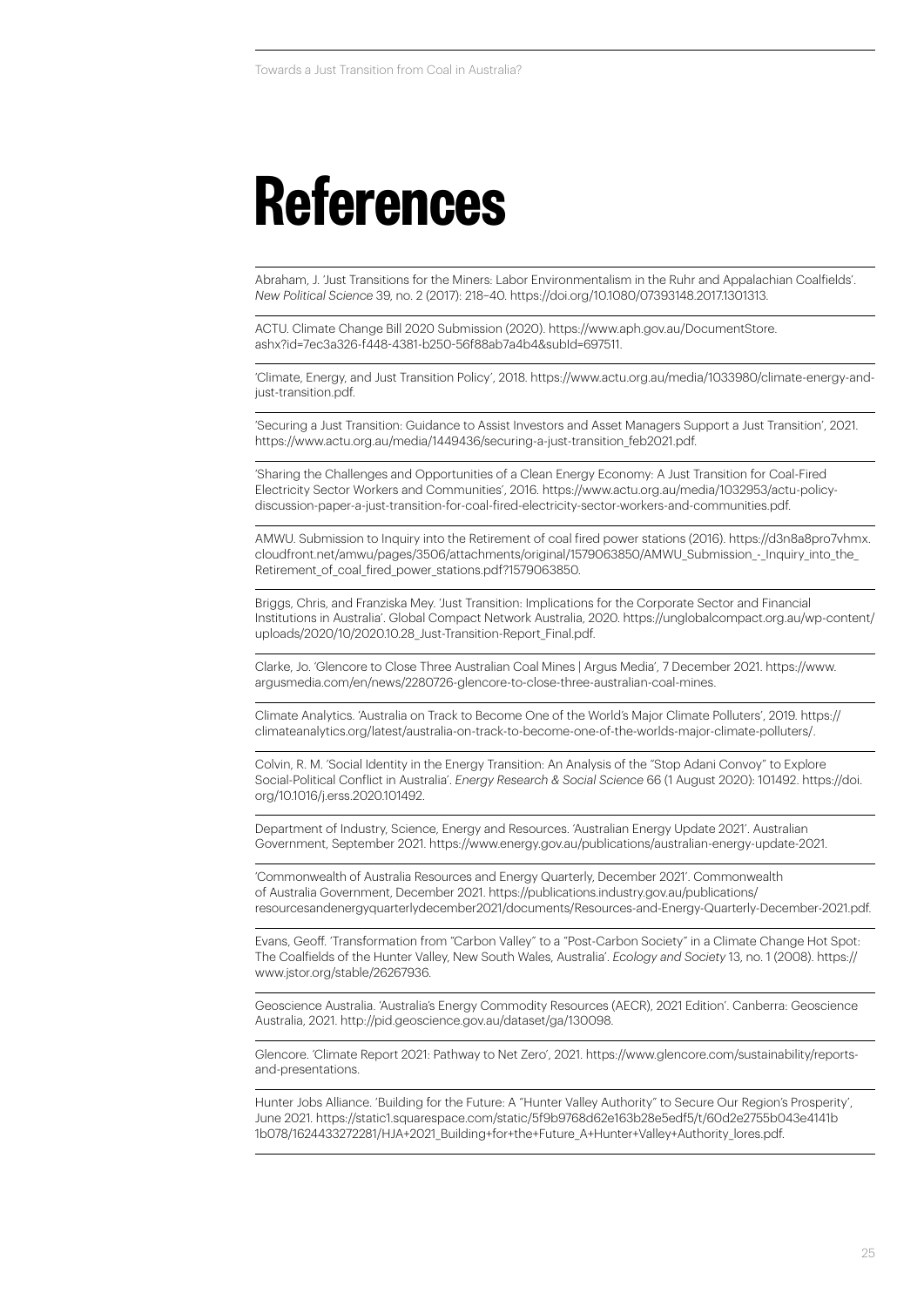IEA. 'Coal 2021: Analysis and Forecast to 2024'. International Energy Agency, 2021. https://www.iea.org/reports/ coal-2021/executive-summary.

Intor Group on Climate Change. 'Empowering Communities: How Investors Can Support an Equitable Transition to Net Zero', July 2021. https://igcc.org.au/wp-content/uploads/2021/07/IGCC-Investors-role-in-an-Equitable-Transition-to-net-zero-emissions\_FINAL-150720211-copy.pdf.

Maher, Tony. 'Why Australia Needs a Just Transition'. 10 November 2016. https://me.cfmeu.org.au/leadershipmessage/why-australia-needs-just-transition.

McGlade, Christophe, and Paul Ekins. 'The Geographical Distribution of Fossil Fuels Unused When Limiting Global Warming to 2°C'. *Nature* 517, no. 7533 (January 2015): 187–90. https://doi.org/10.1038/nature14016.

NSW Treasury. '2021-22 NSW Intergenerational Report', 2021. https://www.treasury.nsw.gov.au/nsweconomy/2021-22-nsw-intergenerational-report.

Sheldon, Peter, Raja Junankar, and Anthony De Rosa Pontello. 'The Ruhr or Appalachia? Deciding the Future of Australia's Coal Power Workers and Communities'. Sydney: Industrial Relations Research Centre, UNSW Business School for CFMMEU Mining and Energy, October 2018. https://me.cfmeu.org.au/policy-research/ruhror-appalachia-deciding-future-australias-coal-power-workers-and-communities.

Shields, T., and R. Campbell. 'We Can Work It out: Could Germany's Multi-Stakeholder Approach Help Move Australia out of Coal-Fired Power?' The Australia Institute, September 2021. https://australiainstitute.org.au/wpcontent/uploads/2021/10/P838-We-can-work-it-out-WEB.pdf.

Stanford, J. 'Employment Aspects of the Transition from Fossil Fuels in Australia'. The Australia Institute, December 2020. [https://australiainstitute.org.au/wp-content/uploads/2021/10/Fossil\\_Fuel\\_Employment\\_](https://australiainstitute.org.au/wp-content/uploads/2021/10/Fossil_Fuel_Employment_Transitions-WEB.pdf) [Transitions-WEB.pdf.](https://australiainstitute.org.au/wp-content/uploads/2021/10/Fossil_Fuel_Employment_Transitions-WEB.pdf)

Principles for Meaningful Transition Support for Workers in Carbon-Intensive Industries (2017). https:// australiainstitute.org.au/wp-content/uploads/2020/12/Stanford\_Testimony\_Senate\_Inquiry\_Coal-Fired\_Power.pdf.

Victorian Trades Hall Council. 'Putting the "Justice" in Just Transition: Tackling Inequality in the New Renewable Economy', 7 November 2019. [https://www.mua.org.au/sites/mua.org.au/files/2020%20Just%20transition%20](https://www.mua.org.au/sites/mua.org.au/files/2020%20Just%20transition%20and%20the%20star%20of%20the%20south%20report%20updated.pdf#overlay-context=news/report-government-backing-offshore-wind-can-address-climate-change-and-provide-just-transition) [and%20the%20star%20of%20the%20south%20report%20updated.pdf#overlay-context=news/report](https://www.mua.org.au/sites/mua.org.au/files/2020%20Just%20transition%20and%20the%20star%20of%20the%20south%20report%20updated.pdf#overlay-context=news/report-government-backing-offshore-wind-can-address-climate-change-and-provide-just-transition)[government-backing-offshore-wind-can-address-climate-change-and-provide-just-transition](https://www.mua.org.au/sites/mua.org.au/files/2020%20Just%20transition%20and%20the%20star%20of%20the%20south%20report%20updated.pdf#overlay-context=news/report-government-backing-offshore-wind-can-address-climate-change-and-provide-just-transition).

'Transition from Crisis: Just Transition & Economic Recovery Strategy', August 2020. [https://d3n8a8pro7vhmx.](https://d3n8a8pro7vhmx.cloudfront.net/victorianunions/pages/11116/attachments/original/1606451829/Union_action_strategy.pdf?1606451829) [cloudfront.net/victorianunions/pages/11116/attachments/original/1606451829/Union\\_action\\_strategy.](https://d3n8a8pro7vhmx.cloudfront.net/victorianunions/pages/11116/attachments/original/1606451829/Union_action_strategy.pdf?1606451829) [pdf?1606451829.](https://d3n8a8pro7vhmx.cloudfront.net/victorianunions/pages/11116/attachments/original/1606451829/Union_action_strategy.pdf?1606451829)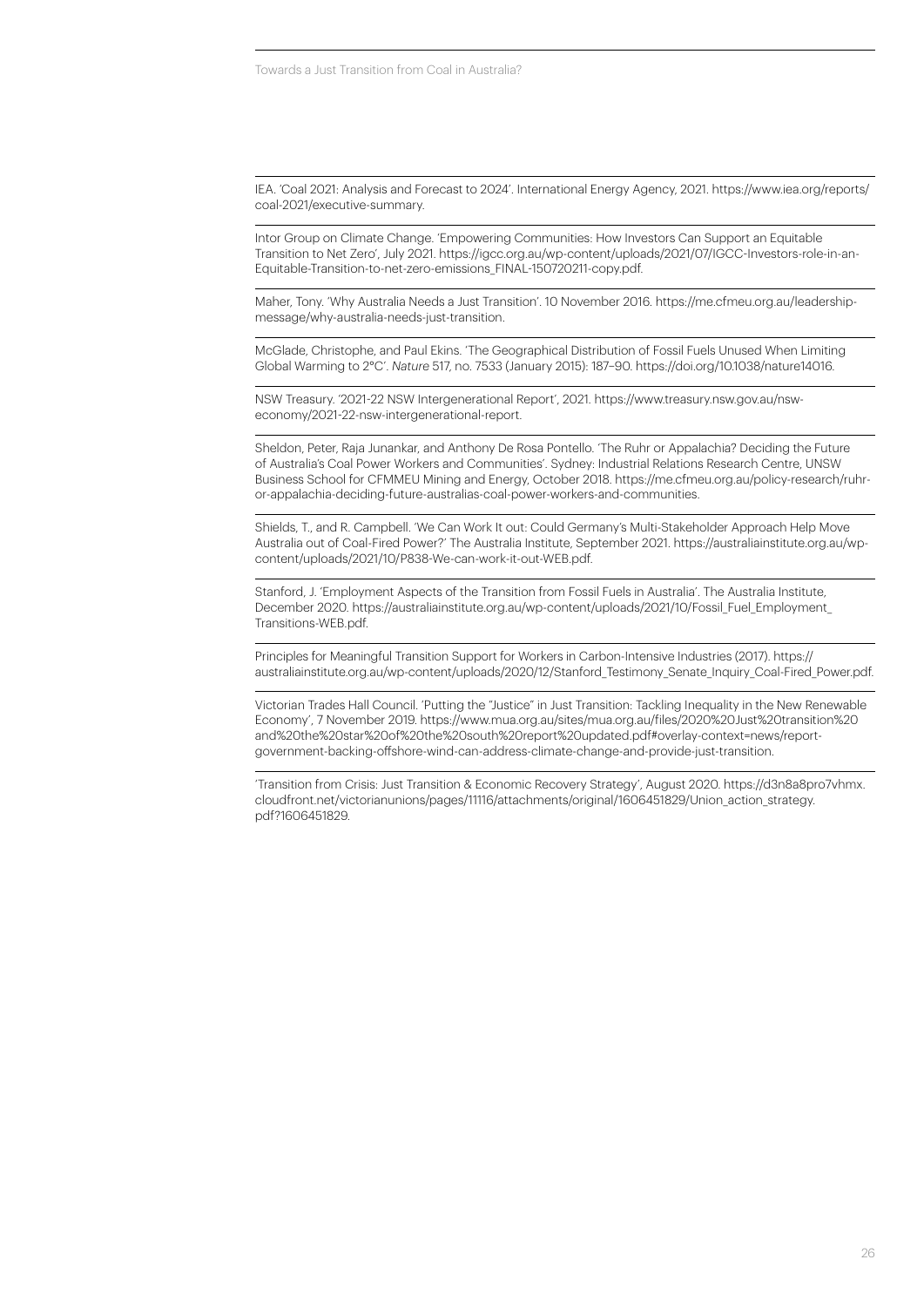### **About the Academy**

The British Academy is an independent, self-governing corporation, composed of almost 1,000 UK Fellows and 300 overseas Fellows elected in recognition of their distinction as scholars and researchers. Its objectives, powers and framework of governance are set out in the Charter and its supporting Bye-Laws, as approved by the Privy Council. The Academy receives public funding from the Science and Research budget allocated by a grant from the Department for Business, Energy and Industrial Strategy (BEIS). It also receives support from private sources and draws on its own funds. The views and conclusions expressed here are not necessarily endorsed by individual Fellows but are commended as contributing to public debate.